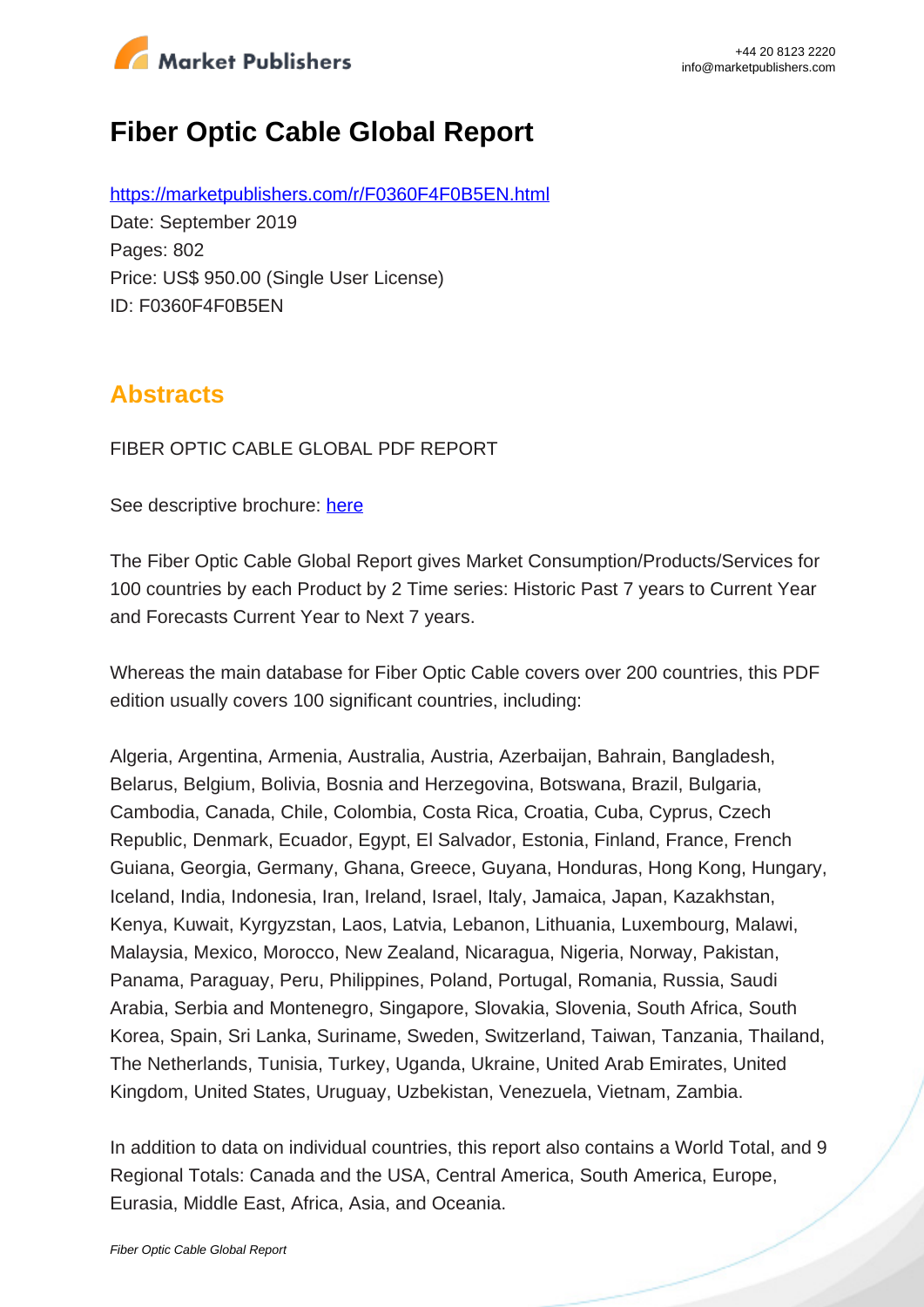

Fiber Optic Cable MARKETS DATA - in US\$ by Country by Product/Service by Year: Past 7 years to Current Year to Next 7 years. This data is found in about 200 tables.

## FIBER OPTIC CABLE

- 1. Fiber optic cable mfg
- 2. Fiber optic cable for communication

3. Fiber optic cable for communication (telephone, telegraph & electronic) made of aluminum in plants that draw wire

4. Fiber optic cable for communication (telephone, telegraph & electronic) made of copper in plants that draw wire

5. Fiber optic cable for communication (telephone, telegraph & electronic) made of other nonferrous products in plants that draw wire

- 6. Fiber optic cable, communication applications
- 7. Fiber optic cable, all other applications
- 8. Fiber optic cable for all other uses

9. Fiber optic cable for all other uses, made of aluminum in plants that draw wire 10. Fiber optic cable for all other uses, made of copper in plants that draw wire 11. Fiber optic cable for all other uses, made of other nonferrous products in plants that draw wire 12. Fiber optic cable, nsk, total 13. Fiber optic cable, nsk, nonadministrative-record 14. Fiber optic cable, nsk, administrative-record

This report is from a Market database which is designed to be compatible with U.S. government databases.

**FINANCIAL DATA** for each Country for each balance sheet item by year: Past 7 years to Current Year to Next 7 years:

#### **BALANCE SHEET ITEMS:**

- 1. Total Sales
- 2. Pre-tax Profit
- 3. Interest Paid
- 4. Non-trading Income
- 5. Operating Profit
- 6. Depreciation: Structures
- 7. Depreciation: Plant and Equipment
- 8. Depreciation: Miscellaneous Items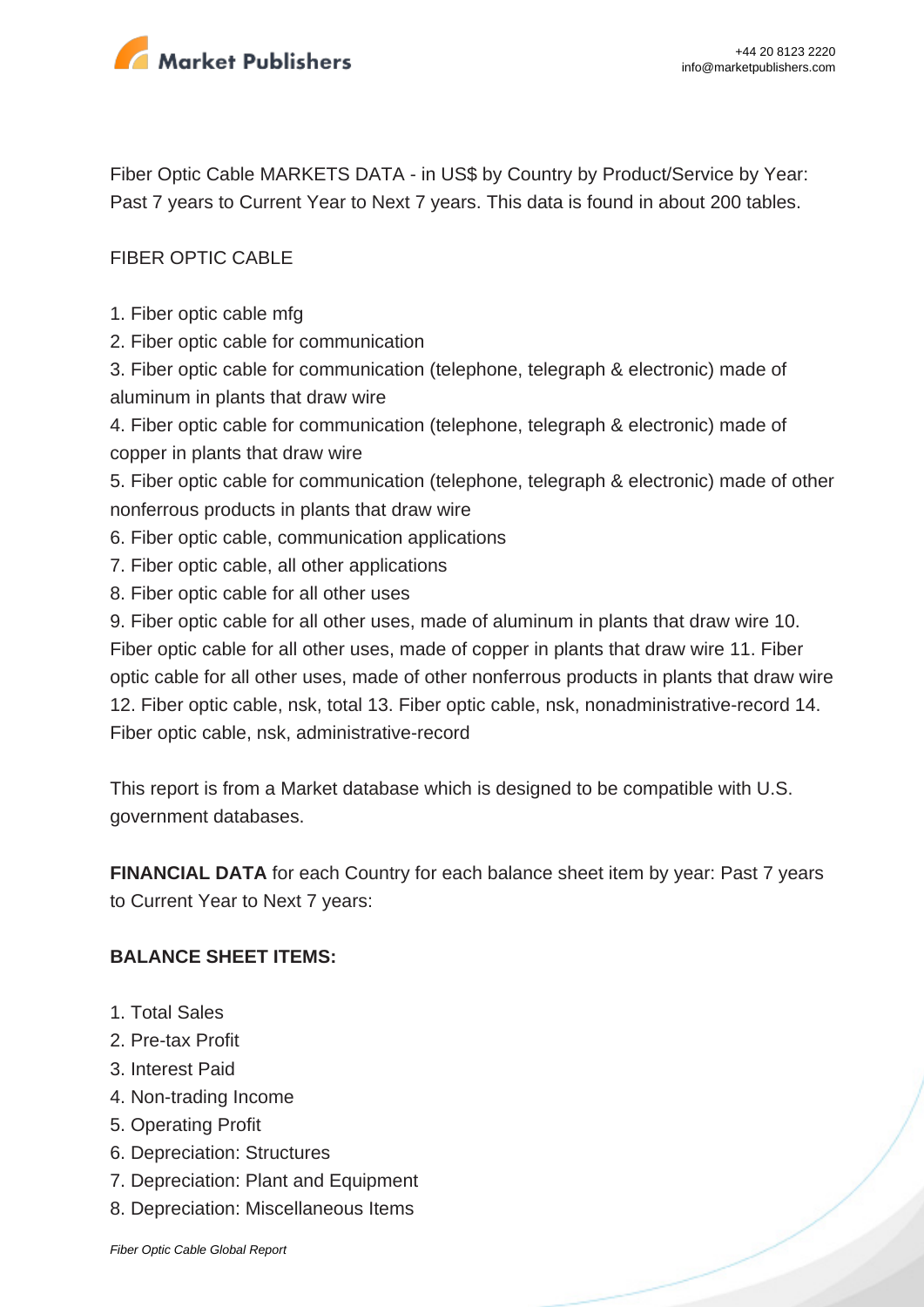

- 9. Total Depreciation
- 10. Trading Profit
- 11. Intangible Assets
- 12. Intermediate Assets
- 13. Fixed Assets: Structures
- 14. Fixed Assets: Plant and Equipment
- 15. Fixed Assets: Miscellaneous Items
- 16. Fixed Assets
- 17. Capital Expenditure on Structures
- 18. Capital Expenditure on Plant and Equipment
- 19. Capital Expenditure on Vehicles
- 20. Capital Expenditure on Data Processing Equipment
- 21. Capital Expenditure on Miscellaneous Items
- 22. Total Capital Expenditure
- 23. Retirements: Structures
- 24. Retirements: Plant and Equipment
- 25. Retirements: Miscellaneous Items
- 26. Total Retirements
- 27. Total Fixed Assets
- 28. Finished Product Stocks
- 29. Materials as Stocks
- 30. Total Stocks/Inventory
- 31. Debtors
- 32. Miscellaneous Current Assets
- 33. Total Current Assets
- 34. Total Assets
- 35. Creditors
- 36. Short Term Loans
- 37. Miscellaneous Current Liabilities
- 38. Total Current Liabilities
- 39. Net Assets/Capital Employed
- 40. Shareholders' Funds
- 41. Long Term Loans
- 42. Miscellaneous Long Term Liabilities
- 43. Total Employees
- 44. Raw Materials Cost
- 45. Finished Materials Cost
- 46. Fuel Cost
- 47. Electricity Cost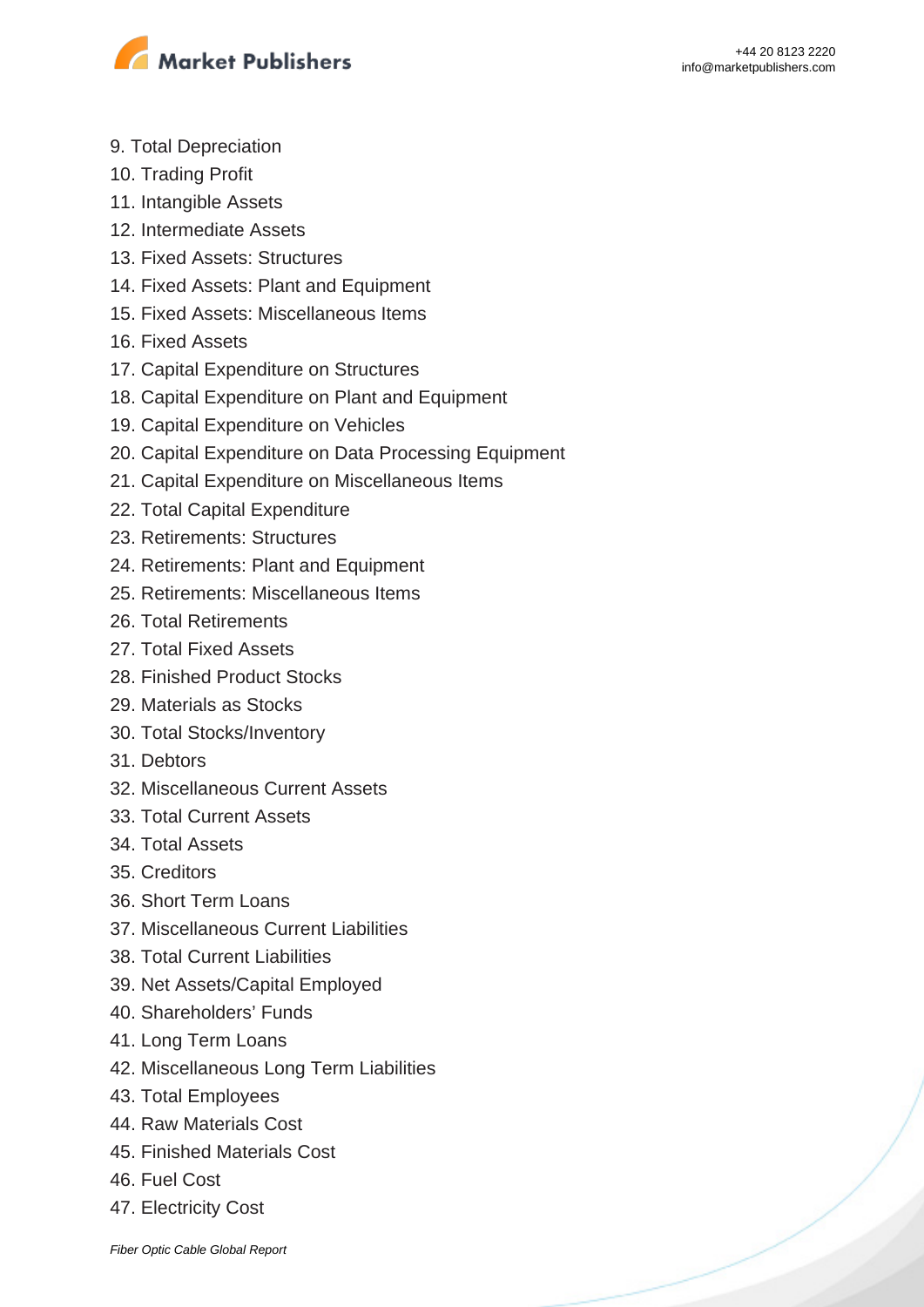

- 48. Total Input Supplies/Materials and Energy Costs
- 49. Payroll Costs
- 50. Wages
- 51. Directors' Remunerations
- 52. Employee Benefits
- 53. Employee Commissions
- 54. Total Employees Remunerations
- 55. Sub-Contractors
- 56. Rental & Leasing: Structures
- 57. Rental & Leasing: Plant and Equipment
- 58. Total Rental & Leasing Costs
- 59. Maintenance: Structures
- 60. Maintenance: Plant and Equipment
- 61. Total Maintenance Costs
- 62. Services Purchased
- 63. Communications Costs
- 64. Miscellaneous Expenses
- 65. Sales Personnel Variable & Commission Costs
- 66. Sales Expenses and Costs
- 67. Sales Materials Costs
- 68. Total Sales Costs
- 69. Distribution Fixed Costs
- 70. Distribution Variable Costs
- 71. Warehousing Fixed Costs
- 72. Warehousing Variable Costs
- 73. Physical Handling Fixed Costs
- 74. Physical Handling Variable Costs
- 75. Physical Process Fixed Costs
- 76. Physical Process Variable Costs
- 77. Total Distribution and Handling Costs
- 78. Mailing & Correspondence Costs
- 79. Media Advertising Costs
- 80. Advertising Materials & Print Costs
- 81. POS & Display Costs
- 82. Exhibition & Events Costs
- 83. Total Advertising Costs
- 84. Product Returns & Rejection Costs
- 85. Product Service & Maintenance Costs
- 86. Customer Problem Solving & Customer Complaint Costs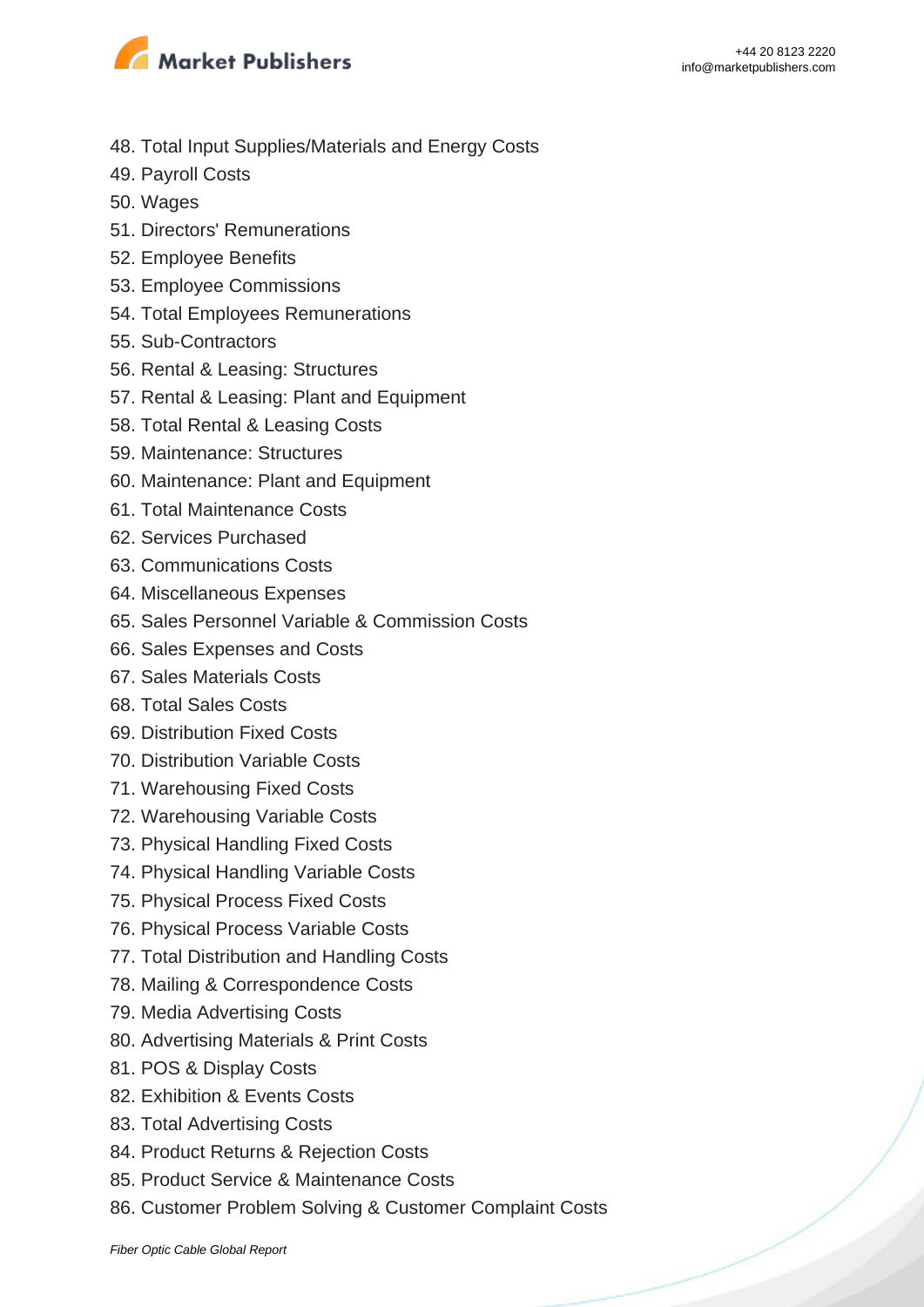

- 87. Total After-Sales Costs
- 88. Total Marketing Costs
- 89. New Technology Expenditure
- 90. New Production Technology Expenditure
- 91. Total Research and Development Expenditure
- 92. Total Operational & Process Costs
- 93. Debtors within Agreed Terms
- 94. Debtors outside Agreed Terms
- 95. Un-recoverable Debts

**INDUSTRY DATA** for each Country for each Norm by period (Previous/Current/Forecast):

## **INDEX:**

- 1. Supplier or Producer Market Level Prices
- 2. Distribution Channel Market Level Prices
- 3. Retail or Added Value Market Level Prices
- 4. User or Consumer Market Level Prices
- 5. Discounted & Promotional Market Level Prices
- 6. Plant & Equipment Average Annual Investment
- 7. Product Prices Market Average
- 8. New Product Introductions
- 9. Relative output of Products of a Superior Quality
- 10. Index of Comparative Salesforce and Selling Expenditure
- 11. Index of Comparative Advertising Expenditure
- 12. Index of Comparative General Promotional Expenditure
- 13. Product Adoption Rates
- 14. Product Sales Conversion Rates
- 15. Average Annual Sales Growth Rate
- 16. Capacity Utilization as a measure of Standard Capacity
- 17. Standardized Products & Services Index
- 18. Relative Employee Compensation Index
- 19. Instable Market Share as an Index of Total Market Share
- 20. Relative Forward Integration Index
- 21. Plant and Equipment Investment greater than Depreciation
- 22. Plant and Equipment Investment Equal to Depreciation
- 23. Plant and Equipment Investment Less than Depreciation
- 24. Plant and Equipment Investment Unallocated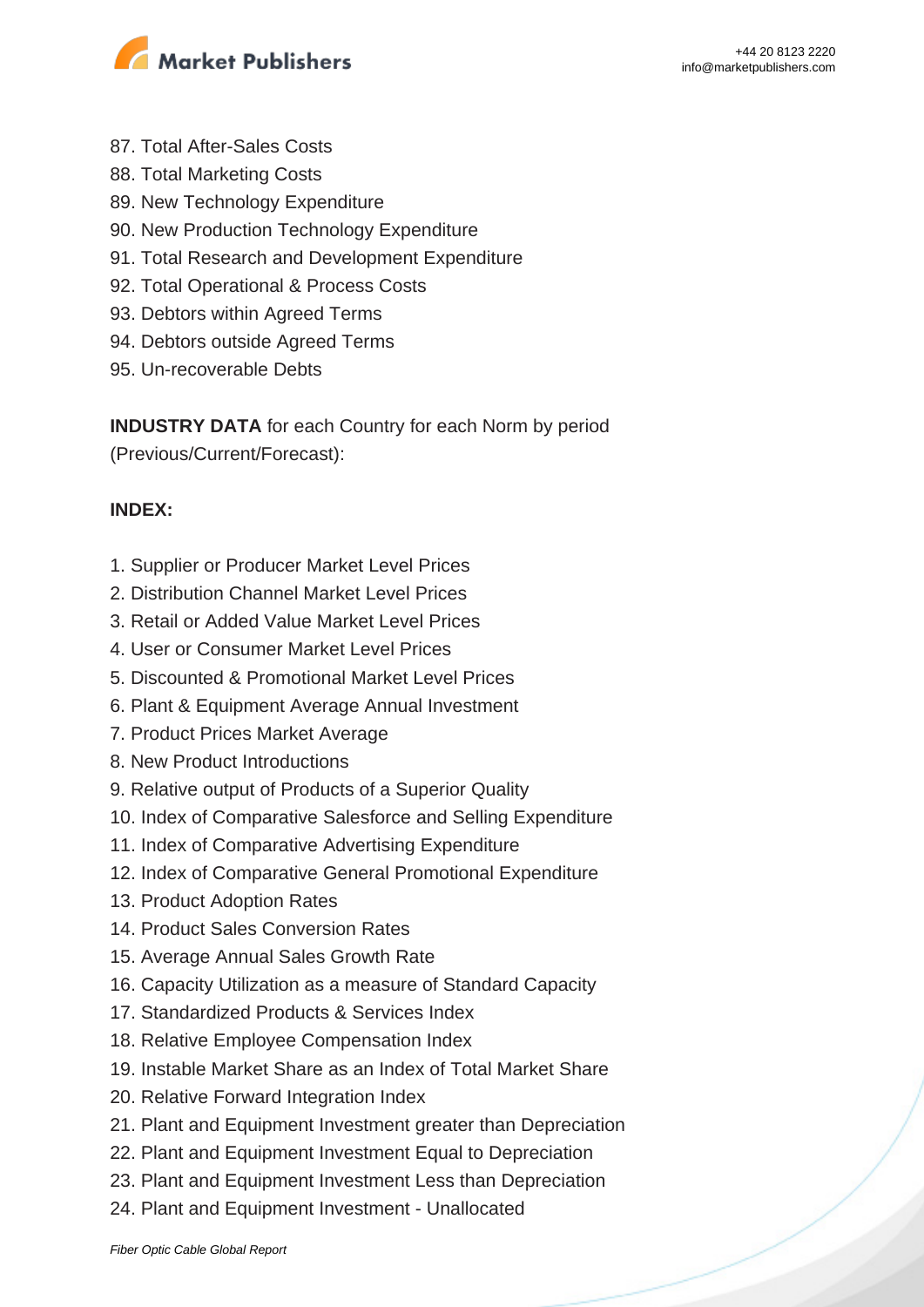

25. Plant and Equipment in Use within the range 0-3 years 26. Plant and Equipment in Use within the range 3-6 years 27. Plant and Equipment in Use within the range 6-9 years 28. Plant and Equipment in Use over years 9 old/Unallocated 29. Supplier Concentration = 8 Largest 30. Supplier Concentration = 20 Largest 31. Supplier Concentration = 50 Largest 32. Supplier Concentration = Unspecified/Unallocated 33. Immediate Wholesale & Retail Customers 34. Immediate OEM or Added Value Customers 35. Immediate User or Consumer Customers 36. Immediate Non-Specific Customers/Unallocated 37. Enterprises within the Range 1-19 Employees 38. Enterprises within the Range 20-99 Employees 39. Enterprises within the Range 100+ Employees 40. Enterprises within Unspecified Employee Ranges 41. Buyer Age Profile in the range 0-19 Years 42. Buyer Age Profile in the range 20-24 Years 43. Buyer Age Profile in the range 25-34 Years 44. Buyer Age Profile in the range 35-44 Years 45. Buyer Age Profile in the range 45-54 Years 46. Buyer Age Profile in the range 55-64 Years 47. Buyer Age Profile in the range 65+ Years 48. Buyer Profile in the AB Social Group 49. Buyer Profile in the C1 Social Group 50. Buyer Profile in the C2 Social Group 51. Buyer Profile in the DE/Unallocated Social Group 52. User Age Profile in the range 0-19 Years 53. User Age Profile in the range 20-24 Years 54. User Age Profile in the range 25-34 Years 55. User Age Profile in the range 35-44 Years 56. User Age Profile in the range 45-54 Years 57. User Age Profile in the range 55-64 Years 58. User Age Profile in the range 65+ Years 59. User Profile in the AB Social Group 60. User Profile in the C1 Social Group 61. User Profile in the C2 Social Group 62. User Profile in the DE/Unallocated Social Group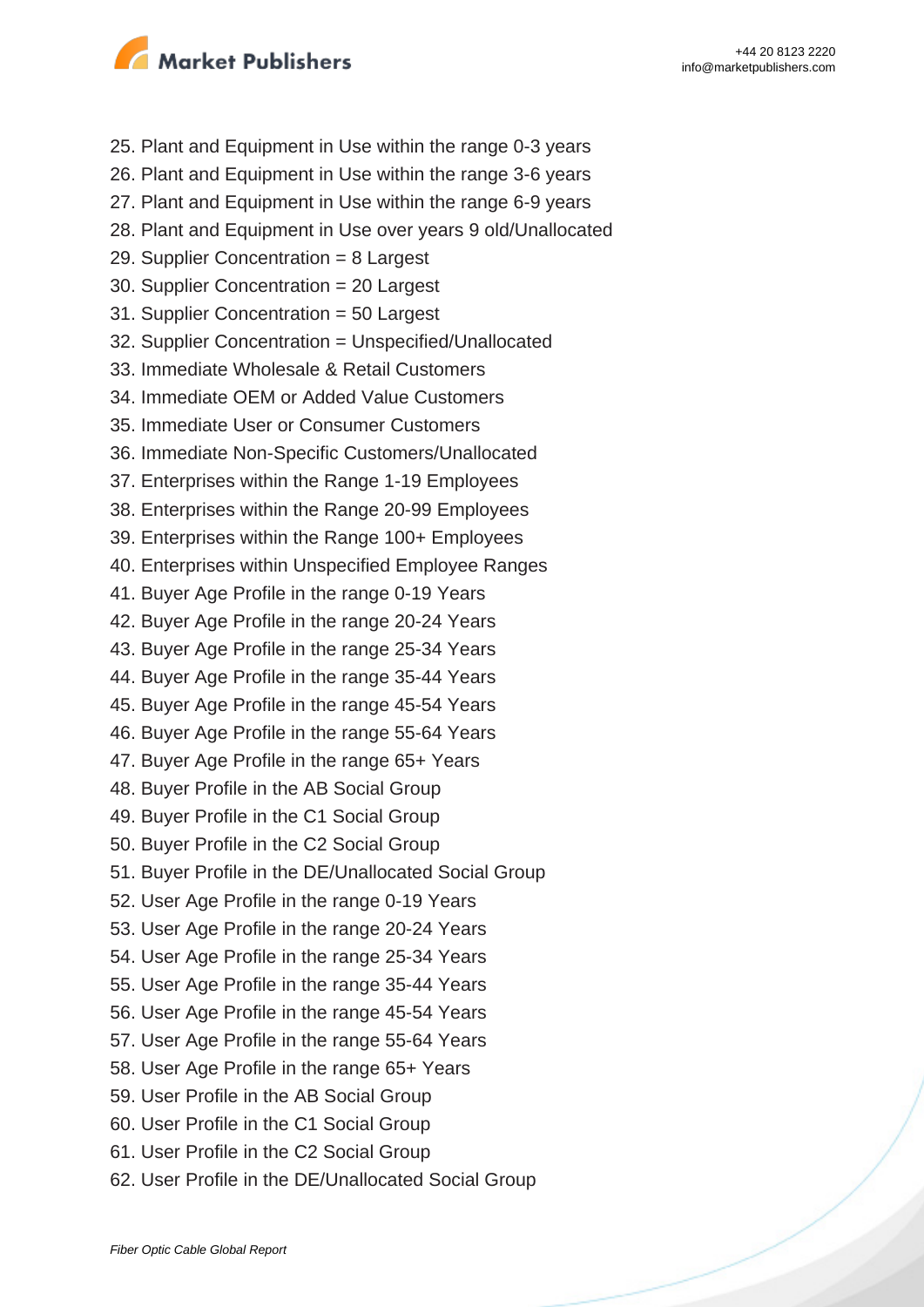

15 Products covered for over 100 Countries: 802 pages.

This database is updated monthly. An Upgrade to a full database edition is available.

It is extremely difficult presenting hard data in PDF form because of the space restrictions of a PDF page. This PDF Express report is a summary of the main database which contains 9860 spreadsheets and 9694 database tables. In fact the data in this Summary PDF is derived from only 300 of the 9860 datasets, and less than 10% of the data in the selected spreadsheets. For example, the main database provides market data from 1997 to Current Year and Current Year to 2044, however simply by adding the missing years would increase the number of pages fourfold – and make this PDF unmanageable.

After reading this report, if readers find that they need more data than contained in this PDF then there is a simple Upgrade process to purchase the full database edition. In addition there is a \$500 Coupon in the PDF report which clients can use to get a \$500 reduction on the price of the full database edition.

#### **UPGRADE:**

To upgrade to the full Database Edition you can use the coupon to get the upgrade edition you need at a reduced cost.

World Database: Cost \$ 2850, less the Coupon value of \$500. Regional Database: Cost \$ 1850, less the Coupon value of \$300. Country + Town Database: Cost \$ 2850, less the Coupon value of \$500. Country Database: Cost \$ 1250, less the Coupon value of \$300. FIBER OPTIC CABLE WORLD REPORT DATABASE EDITION

The Market for Fiber Optic Cable in each country by Products & Services. The Fiber Optic Cable World Report covers:

**TIME SERIES** - Historic: 1997 to Current Year/Current time series: Current Year to next 7 years/Long Term Projection: Current Year to 2044. Consumption given at industry/distribution channel/service or product line level.

#### **PRODUCTS & MARKETS COVERED:** As above

#### **59 MARKET RESEARCH CHAPTERS:**

[Fiber Optic Cable Global Report](https://marketpublishers.com/report/hardware/fiber-optic-cable-global-report.html)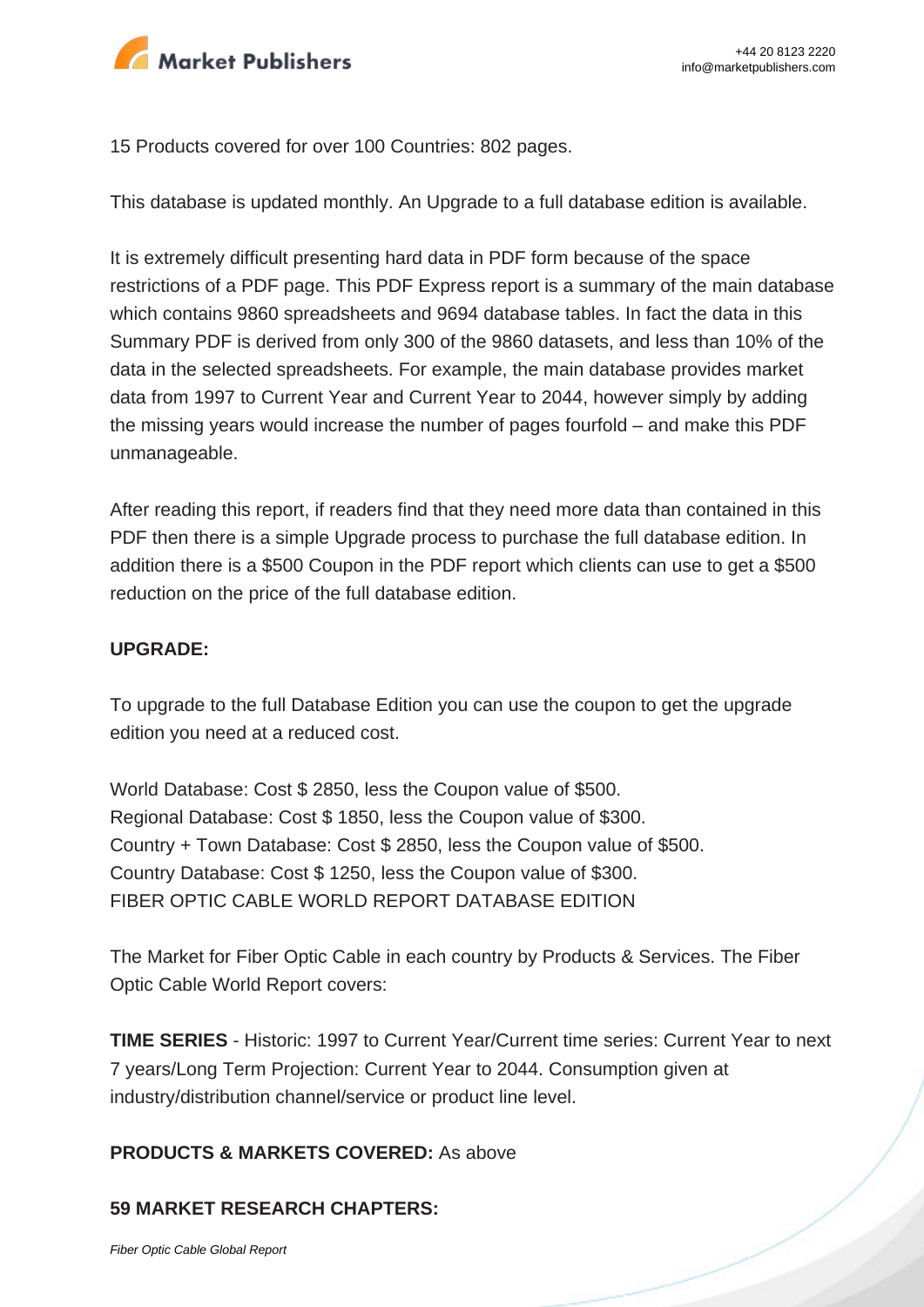

1 Administration, 2 Advertising, 3 Buyers - Commercial Operations, 4 Buyers - Competitors, 5 Buyers - Major City, 6 Buyers - Products, 7 Buyers - Trade Cell, 8 Competitive Industry Analysis, 9 Competitor Analysis, 10 Country Focus, 11 Distribution, 12 Business Decision Scenarios, 13 Capital Costs Scenarios, 14 Cashflow Option Scenarios, 15 Cost Structure Scenarios, 16 Historic Industry Balance Sheet, 17 Historic Marketing Costs & Margins, 18 Investment + Cost Reduction Scenarios, 19 Market Climate Scenarios, 20 Marketing Costs, 21 Marketing Expenditure Scenarios, 22 Marketing Margins, 23 Strategic Options Scenarios, 24 Survival Scenarios, 25 Tactical Options Scenarios, 26 Geographic Data, 27 Industry Norms, 28 Major City Market Analysis, 29 Capital Access Scenarios, 30 Market Cashflow Scenarios, 31 Economic Climate Scenarios, 32 Market Investment + Costs Scenarios, 33 Marketing Expenditure Scenarios, 34 Market Risk Scenarios, 35 Market Strategic Options, 36 Market Survival Options, 37 Market Tactical Options, 38 Marketing Expenditure -v- Market Share, 39 Marketing Strategy Development, 40 Markets, 41 Operational Analysis, 42 Overseas Development, 43 Personnel Management, 44 Physical Distribution + Customer Handling, 45 Pricing, 46 Process + Order Handling, 47 Product Analysis, 48 Product Development, 49 Product Marketing Factors, 50 Product Mix, 51 Product Summary, 52 Profit Risk Scenarios, 53 Promotional Mix, 54 Salesforce Decisions, 55 Sales Promotion, 56 Surveys, 57 Targets -Product + Market, 58 Technology, 59 Trade Cell Analysis.

## **SPREADSHEET CHAPTERS:**

PRODUCT CONSUMPTION - in US\$ by Country by Product/Service by Year: 1997 to Current Year, Forecast Current Year to next 7 years, Forecast Current Year to 2044. Market, Financial, Competitive, Market Segmentation, Industry, Critical Parameters, Marketing Costs, Markets, Decision Makers, Performance, Product Launch.

WORLD & NATIONAL REPORT MARKET DATABASE & SPREADSHEETS: 1332 World Database tables & Spreadsheets covering business scenarios. 1435 World Database tables & Spreadsheets covering Markets, Market Forecast, Financial Forecast, Financial Margins, Historic Financial, Historic Costs, Industry Norms for each country. 3816 National Database tables & Spreadsheets covering business scenarios.

FINANCIAL SPREADSHEETS & DATABASES: 188 Balance Sheet, Financial Margins & Ratios for each of 103 Business Scenarios - by Country by Year - Forecast Current Year to next 7 years, Forecast Current Year to 2044.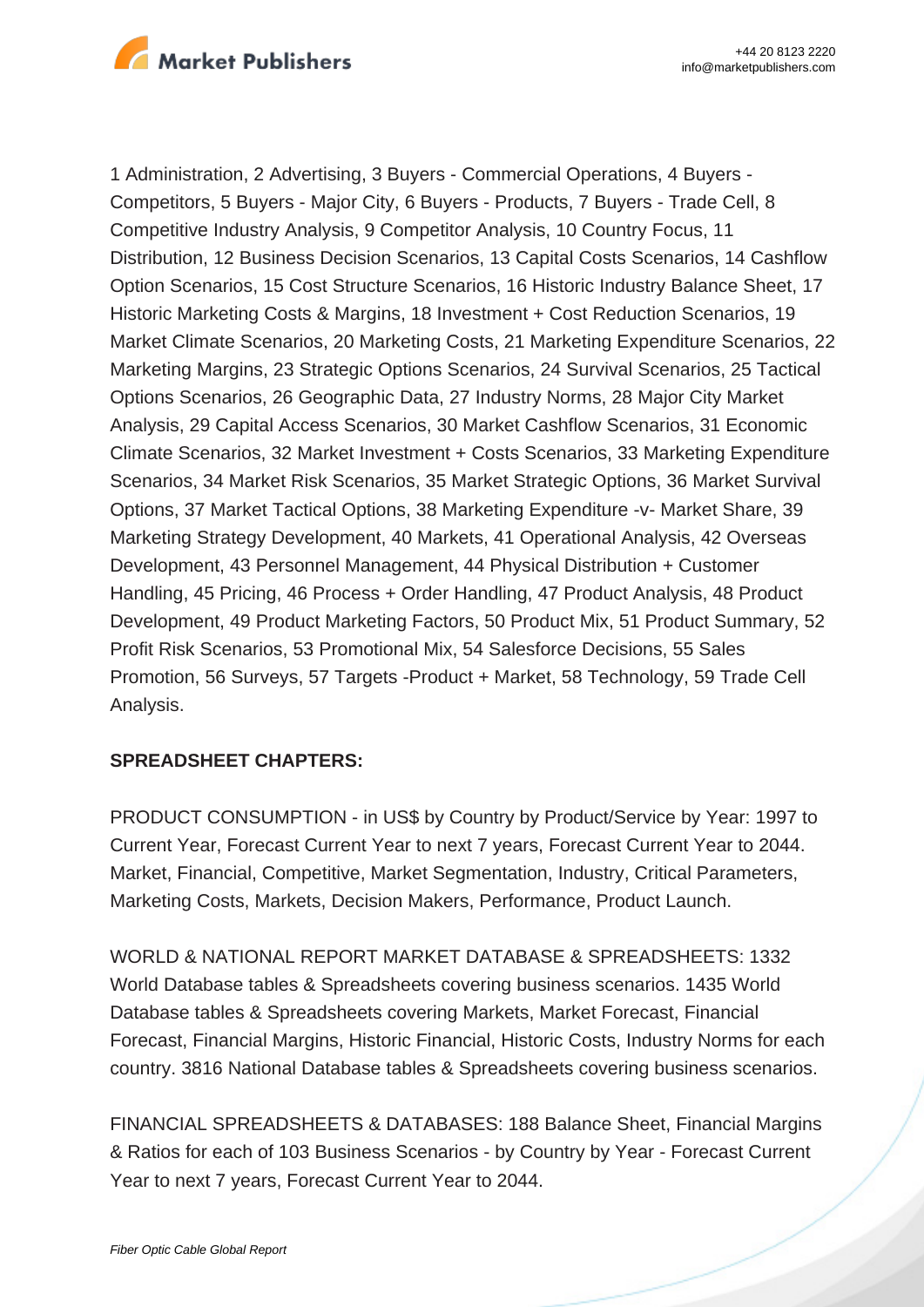

INDUSTRY SPREADSHEETS & DATABASES: 820 Database tables & Spreadsheets covering Historic Industry Balance Sheet Data, Forecast Industry Financial Data, Industry Profiles & Norms - by Country by Year - Forecast Current Year to next 7 years, Forecast Current Year to 2044.

NATIONAL DATA - by Country by Year. The report is produced on a DVD containing the entire report web and databases, and it is also supplied online as a zipped file. Readers can access & reproduce the information for their own documents or reports. Tables & databases as Access & Excel formats on the DVD to enable readers to produce their own spreadsheet calculations and modelling.

15 Products covered for over 200 Countries: 2142 pages, 9860 spreadsheets, 9694 database tables, 543 diagrams & maps.

This database is updated monthly. 12 months Full After-Sales Services & Updates available from the publishers.

This database is also available as 9 Regional Reports: Canada and the USA, Central America (31 countries), South America (13 countries), Europe (45 countries), Eurasia (4 countries), Middle East (19 Countries), Africa (54 countries), Asia (48 countries), and Oceania (20 countries).

This database is also available as reports for individual countries, and also reports on Cities and Towns within particular countries.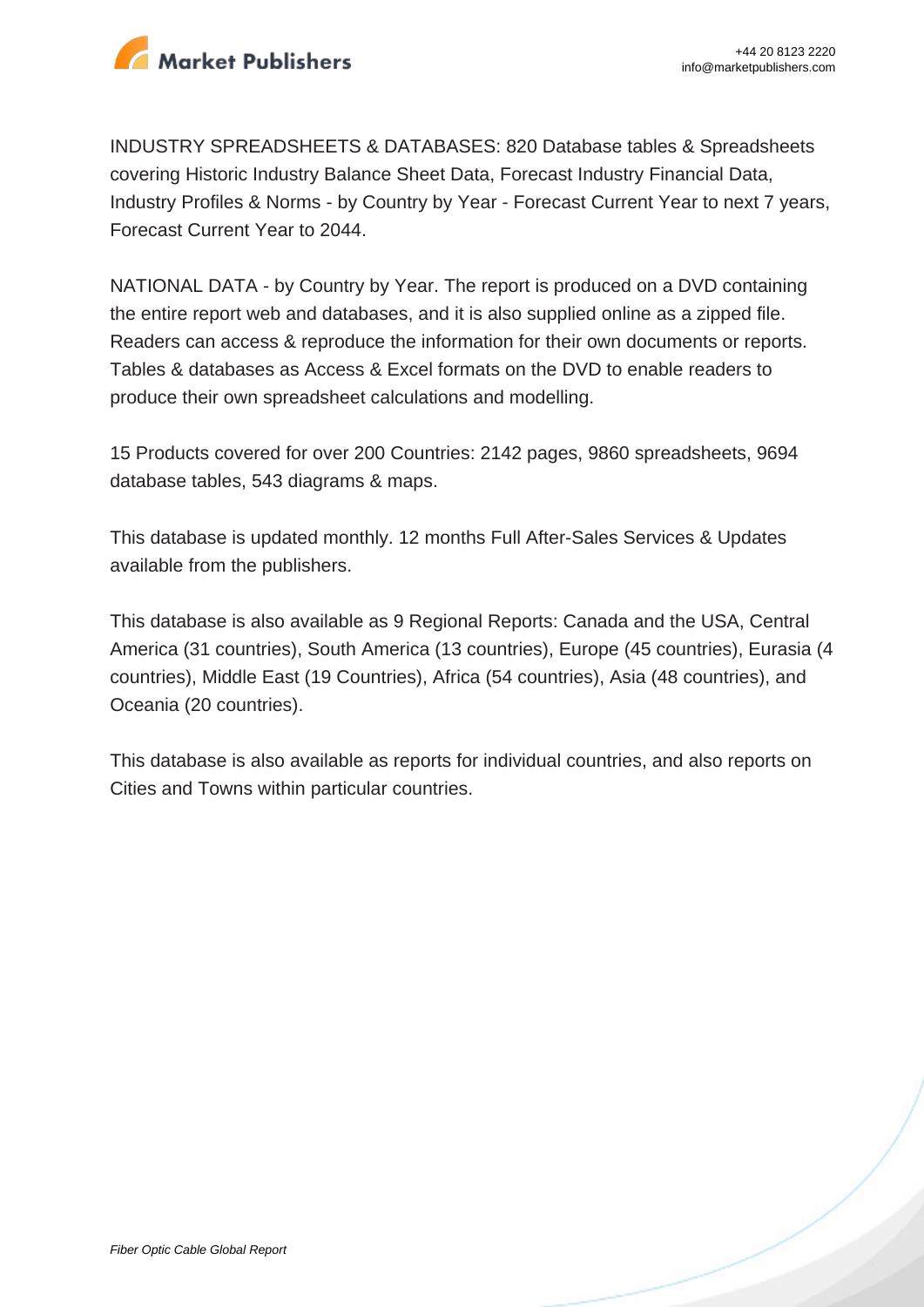

## **Contents**

#### FIBER OPTIC CABLE GLOBAL REPORT

The Market for Fiber Optic Cable in each country by Products & Services.

The Fiber Optic Cable World Report covers:

#### **TIME SERIES:**

Historic Past 7 years to Current Year - by each year. Forecasts Current Year to Next 7 years - by each year.

TABLE OF CONTENTS:

Report Specifications **Products Countries** 

World Market Historic: US\$ Million World Market Forecast: US\$ Million Canada & USA Market Historic: US\$ Million Canada & USA Market Forecast: US\$ Million Central America Market Historic: US\$ Million Central America Market Forecast: US\$ Million South America Market Historic: US\$ Million South America Market Forecast: US\$ Million Europe Market Historic: US\$ Million Europe Market Forecast: US\$ Million Eurasia Market Historic: US\$ Million Eurasia Market Forecast: US\$ Million Middle East Market Historic: US\$ Million Middle East Market Forecast: US\$ Million Africa Market Historic: US\$ Million Africa Market Forecast: US\$ Million Asia Market Historic: US\$ Million Asia Market Forecast: US\$ Million Oceania Market Historic: US\$ Million Oceania Market Forecast: US\$ Million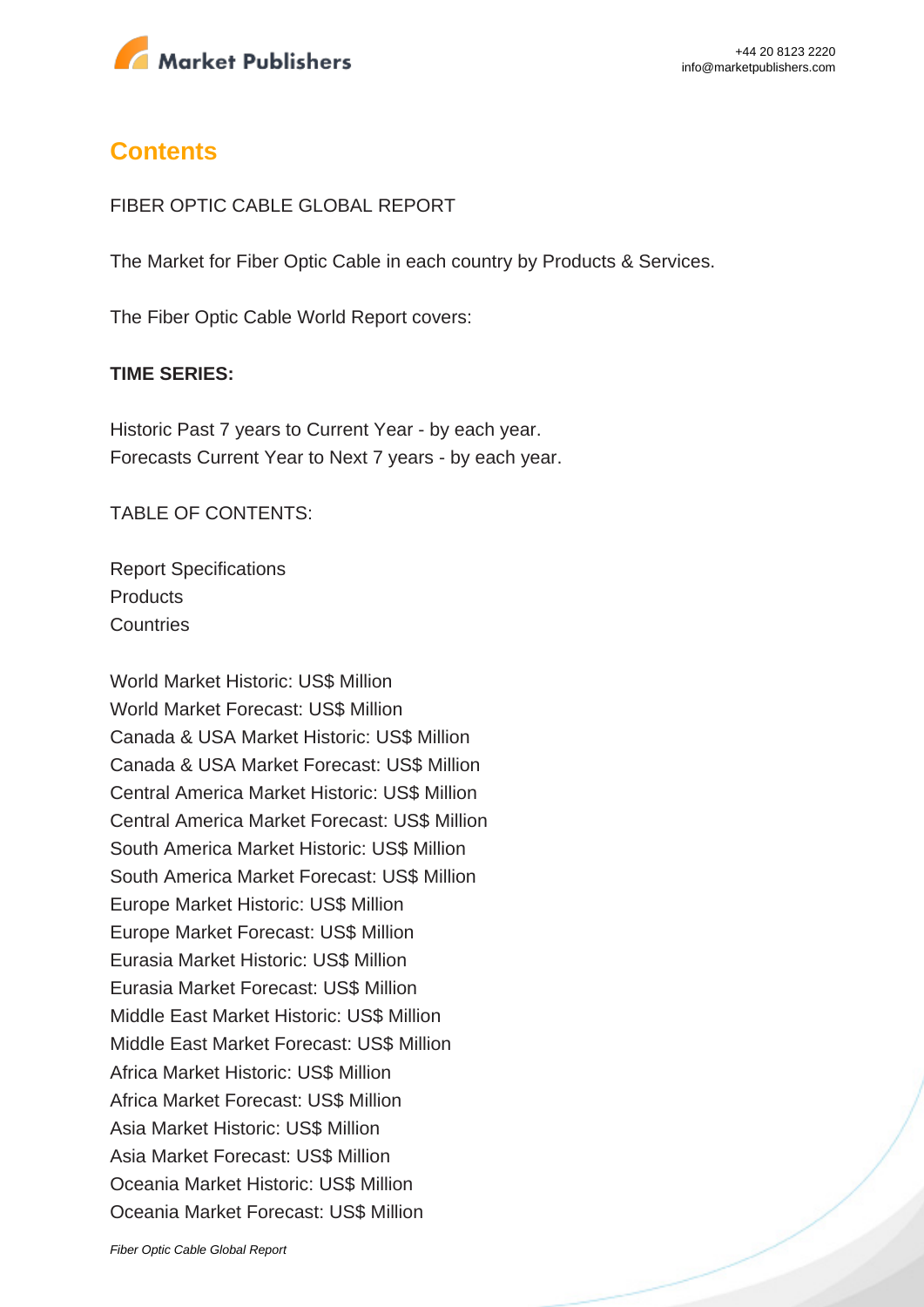

Algeria Market Historic: US\$ Million Algeria Market Forecast: US\$ Million Algeria Financials Historic Algeria Financials Forecast Algeria Industry Norms Argentina Market Historic: US\$ Million Argentina Market Forecast: US\$ Million Argentina Financials Historic Argentina Financials Forecast Argentina Industry Norms Australia Market Historic: US\$ Million Australia Market Forecast: US\$ Million Australia Financials Historic Australia Financials Forecast Australia Industry Norms Austria Market Historic: US\$ Million Austria Market Forecast: US\$ Million Austria Financials Historic Austria Financials Forecast Austria Industry Norms Azerbaijan Market Historic: US\$ Million Azerbaijan Market Forecast: US\$ Million Azerbaijan Financials Historic Azerbaijan Financials Forecast Azerbaijan Industry Norms Bahrain Market Historic: US\$ Million Bahrain Market Forecast: US\$ Million Bahrain Financials Historic Bahrain Financials Forecast Bahrain Industry Norms Bangladesh Market Historic: US\$ Million Bangladesh Market Forecast: US\$ Million Bangladesh Financials Historic Bangladesh Financials Forecast Bangladesh Industry Norms Belarus Market Historic: US\$ Million Belarus Market Forecast: US\$ Million Belarus Financials Historic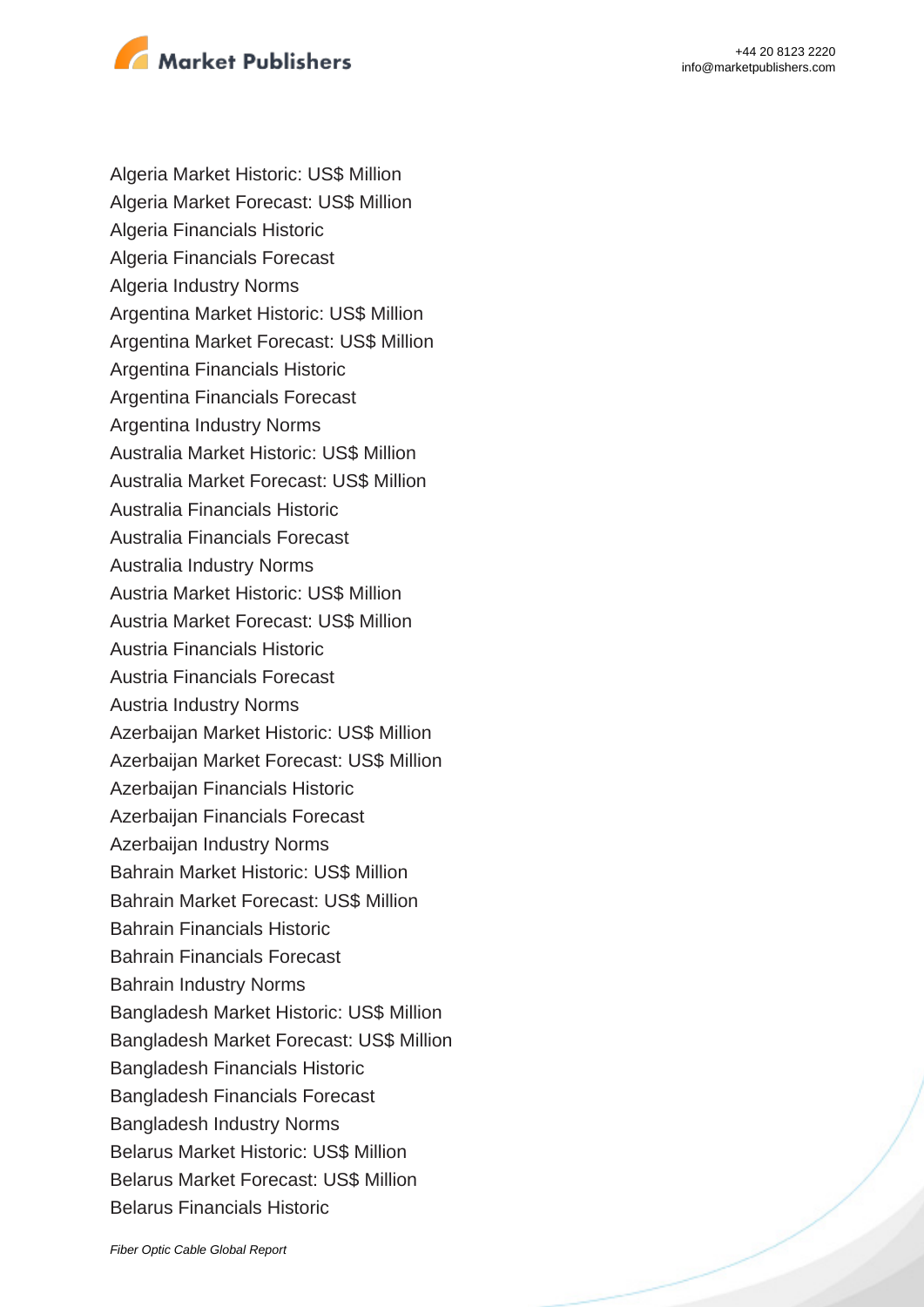

Belarus Financials Forecast Belarus Industry Norms Belgium Market Historic: US\$ Million Belgium Market Forecast: US\$ Million Belgium Financials Historic Belgium Financials Forecast Belgium Industry Norms Bolivia Market Historic: US\$ Million Bolivia Market Forecast: US\$ Million Bolivia Financials Historic Bolivia Financials Forecast Bolivia Industry Norms Bosnia and Herzegovina Market Historic: US\$ Million Bosnia and Herzegovina Market Forecast: US\$ Million Bosnia and Herzegovina Financials Historic Bosnia and Herzegovina Financials Forecast Bosnia and Herzegovina Industry Norms Botswana Market Historic: US\$ Million Botswana Market Forecast: US\$ Million Botswana Financials Historic Botswana Financials Forecast Botswana Industry Norms Brazil Market Historic: US\$ Million Brazil Market Forecast: US\$ Million Brazil Financials Historic Brazil Financials Forecast Brazil Industry Norms Bulgaria Market Historic: US\$ Million Bulgaria Market Forecast: US\$ Million Bulgaria Financials Historic Bulgaria Financials Forecast Bulgaria Industry Norms Cambodia Market Historic: US\$ Million Cambodia Market Forecast: US\$ Million Cambodia Financials Historic Cambodia Financials Forecast Cambodia Industry Norms Canada Market Historic: US\$ Million Canada Market Forecast: US\$ Million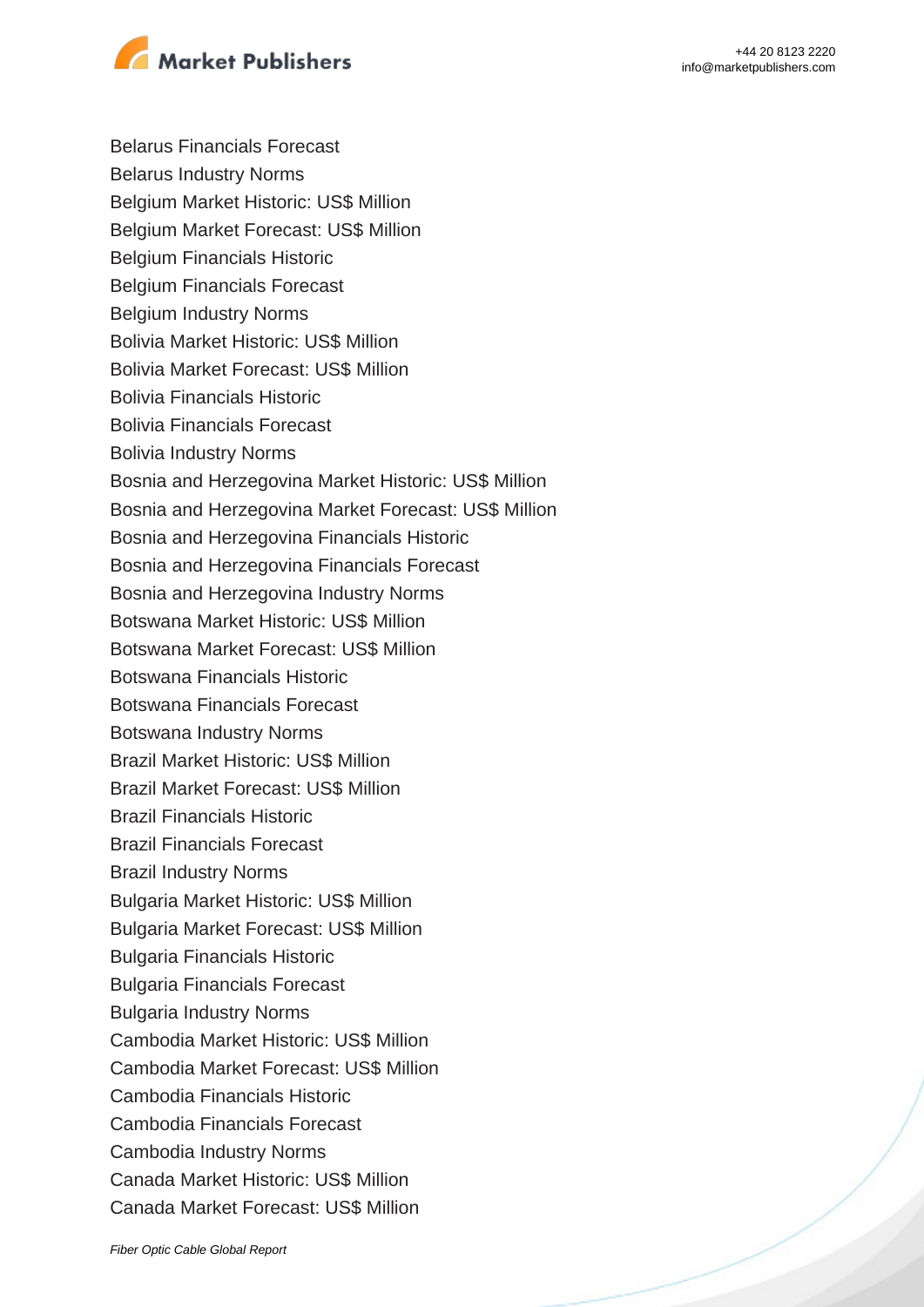

Canada Financials Historic Canada Financials Forecast Canada Industry Norms Chile Market Historic: US\$ Million Chile Market Forecast: US\$ Million Chile Financials Historic Chile Financials Forecast Chile Industry Norms China Market Historic: US\$ Million China Market Forecast: US\$ Million China Financials Historic China Financials Forecast China Industry Norms Colombia Market Historic: US\$ Million Colombia Market Forecast: US\$ Million Colombia Financials Historic Colombia Financials Forecast Colombia Industry Norms Costa Rica Market Historic: US\$ Million Costa Rica Market Forecast: US\$ Million Costa Rica Financials Historic Costa Rica Financials Forecast Costa Rica Industry Norms Croatia Market Historic: US\$ Million Croatia Market Forecast: US\$ Million Croatia Financials Historic Croatia Financials Forecast Croatia Industry Norms Cuba Market Historic: US\$ Million Cuba Market Forecast: US\$ Million Cuba Financials Historic Cuba Financials Forecast Cuba Industry Norms Cyprus Market Historic: US\$ Million Cyprus Market Forecast: US\$ Million Cyprus Financials Historic Cyprus Financials Forecast Cyprus Industry Norms Czech Republic Market Historic: US\$ Million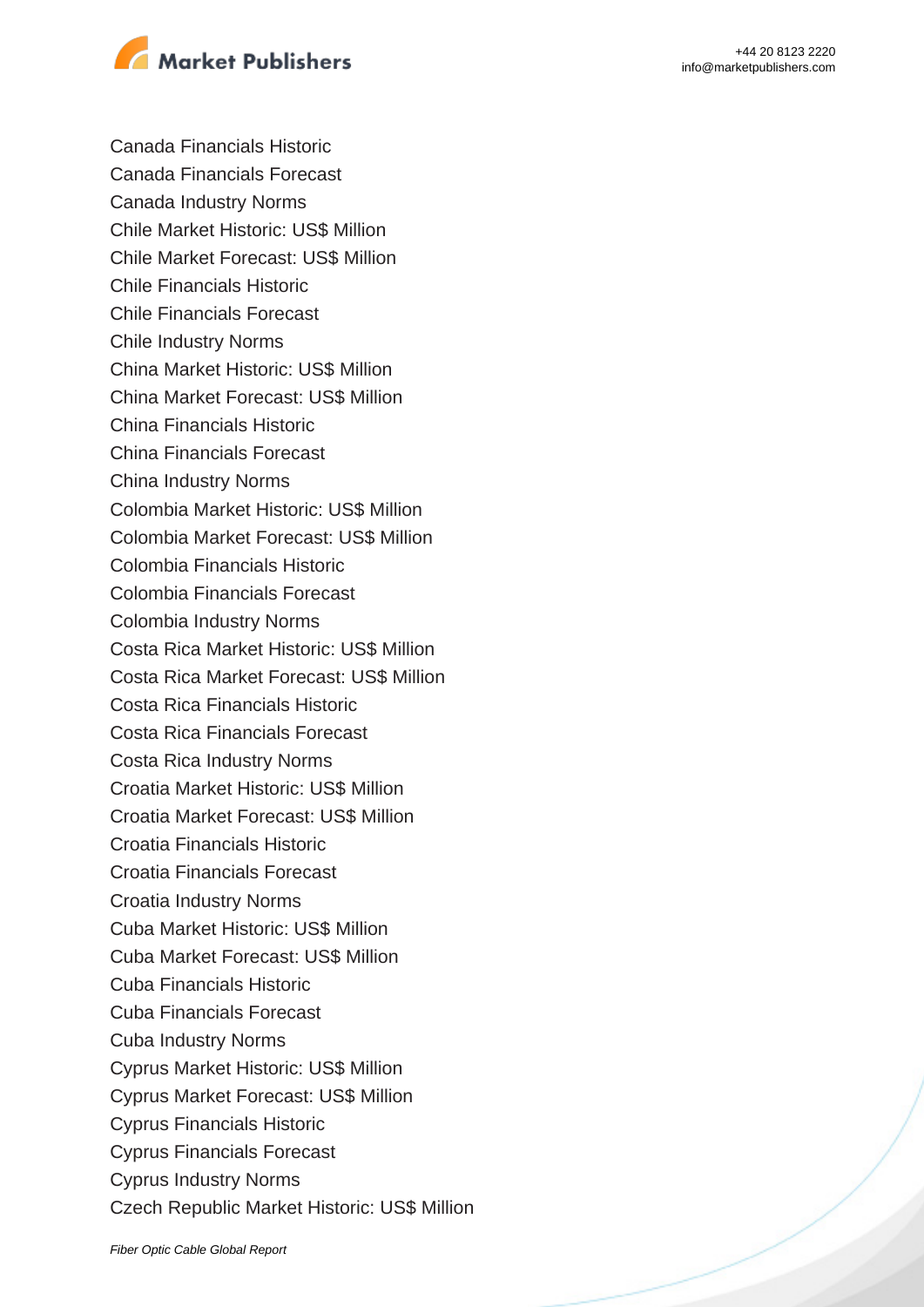

Czech Republic Market Forecast: US\$ Million Czech Republic Financials Historic Czech Republic Financials Forecast Czech Republic Industry Norms Denmark Market Historic: US\$ Million Denmark Market Forecast: US\$ Million Denmark Financials Historic Denmark Financials Forecast Denmark Industry Norms Ecuador Market Historic: US\$ Million Ecuador Market Forecast: US\$ Million Ecuador Financials Historic Ecuador Financials Forecast Ecuador Industry Norms Egypt Market Historic: US\$ Million Egypt Market Forecast: US\$ Million Egypt Financials Historic Egypt Financials Forecast Egypt Industry Norms El Salvador Market Historic: US\$ Million El Salvador Market Forecast: US\$ Million El Salvador Financials Historic El Salvador Financials Forecast El Salvador Industry Norms Estonia Market Historic: US\$ Million Estonia Market Forecast: US\$ Million Estonia Financials Historic Estonia Financials Forecast Estonia Industry Norms Finland Market Historic: US\$ Million Finland Market Forecast: US\$ Million Finland Financials Historic Finland Financials Forecast Finland Industry Norms France Market Historic: US\$ Million France Market Forecast: US\$ Million France Financials Historic France Financials Forecast France Industry Norms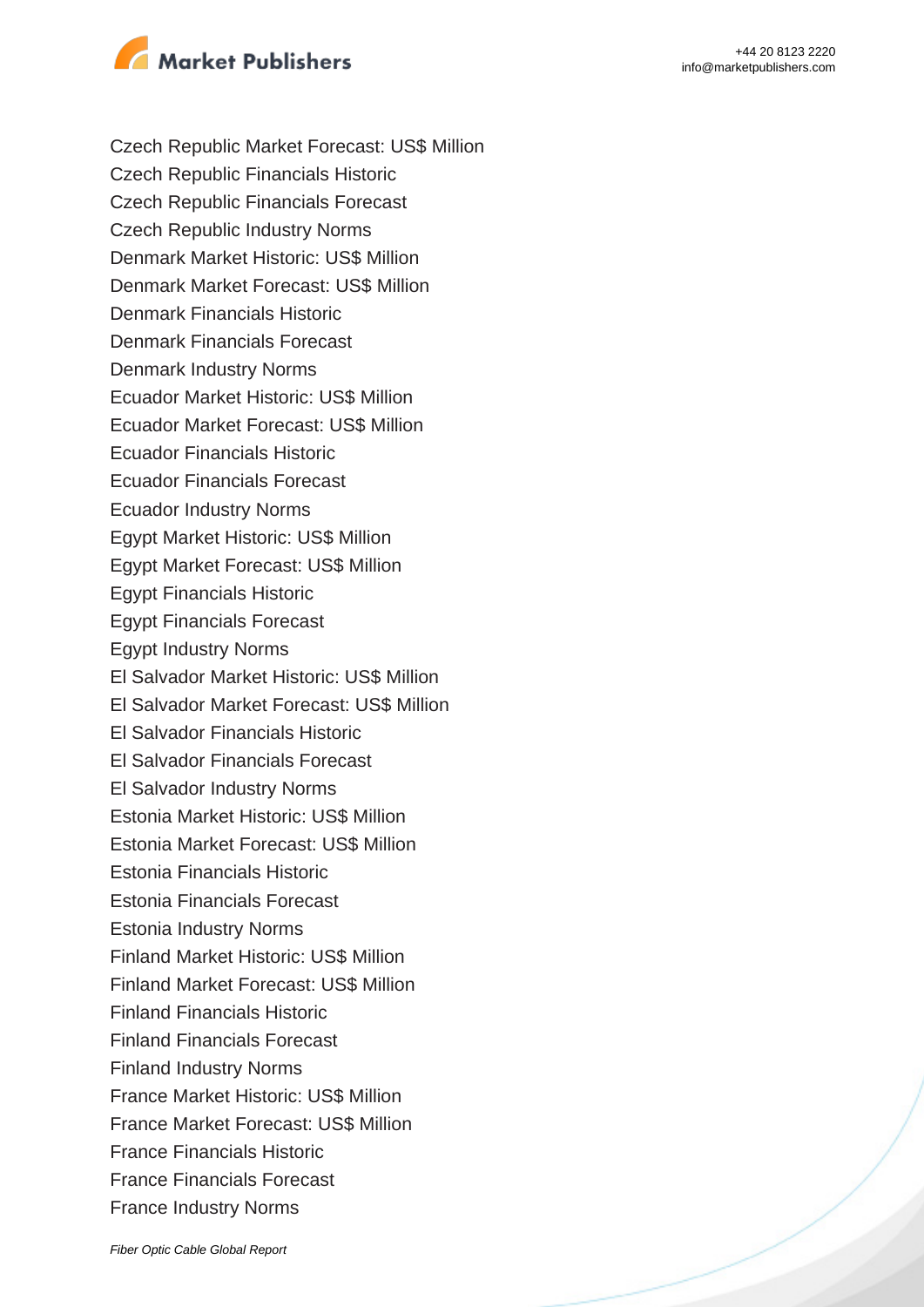

French Guiana Market Historic: US\$ Million French Guiana Market Forecast: US\$ Million French Guiana Financials Historic French Guiana Financials Forecast French Guiana Industry Norms Georgia Market Historic: US\$ Million Georgia Market Forecast: US\$ Million Georgia Financials Historic Georgia Financials Forecast Georgia Industry Norms Germany Market Historic: US\$ Million Germany Market Forecast: US\$ Million Germany Financials Historic Germany Financials Forecast Germany Industry Norms Ghana Market Historic: US\$ Million Ghana Market Forecast: US\$ Million Ghana Financials Historic Ghana Financials Forecast Ghana Industry Norms Greece Market Historic: US\$ Million Greece Market Forecast: US\$ Million Greece Financials Historic Greece Financials Forecast Greece Industry Norms Guyana Market Historic: US\$ Million Guyana Market Forecast: US\$ Million Guyana Financials Historic Guyana Financials Forecast Guyana Industry Norms Honduras Market Historic: US\$ Million Honduras Market Forecast: US\$ Million Honduras Financials Historic Honduras Financials Forecast Honduras Industry Norms Hong Kong Market Historic: US\$ Million Hong Kong Market Forecast: US\$ Million Hong Kong Financials Historic Hong Kong Financials Forecast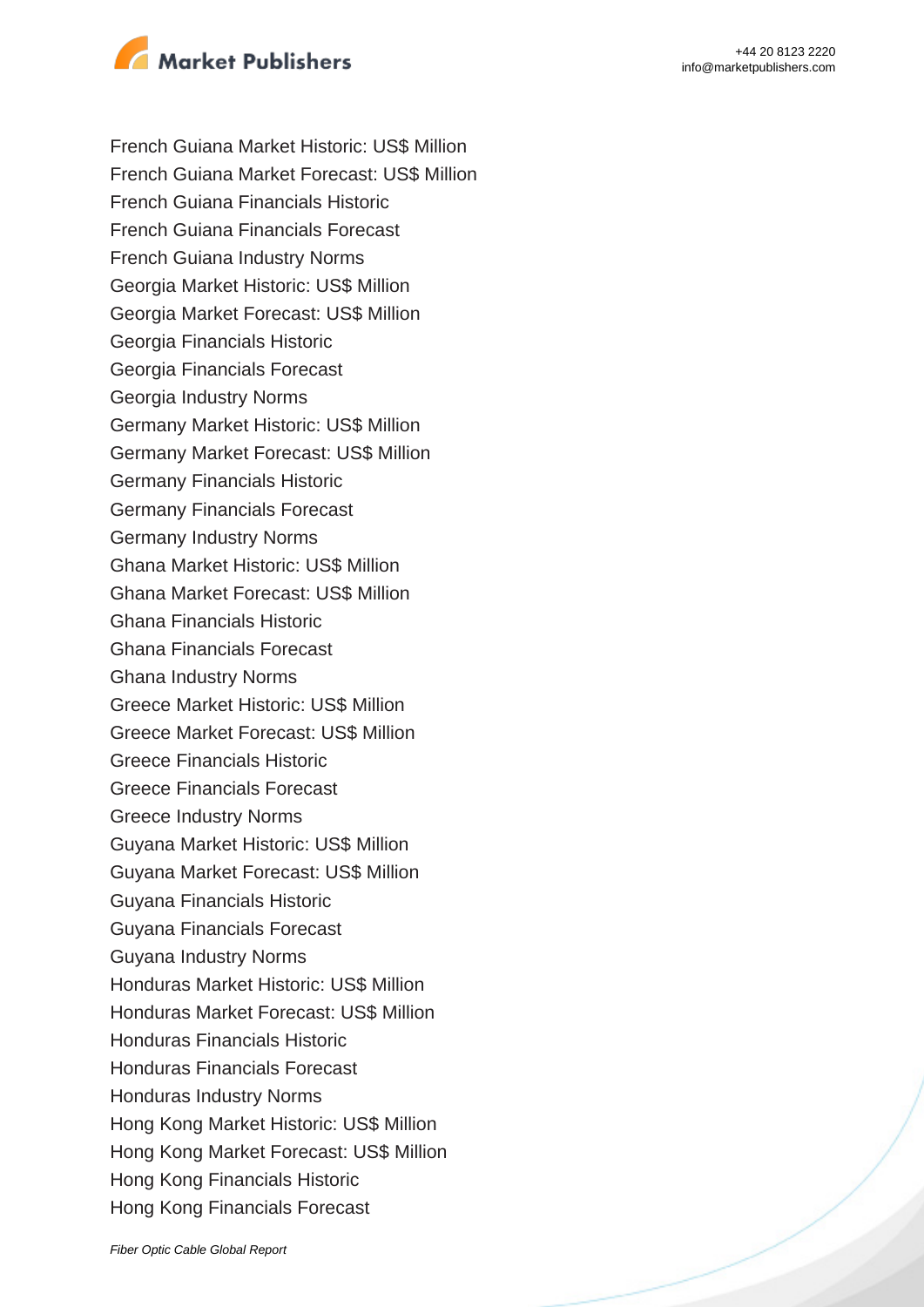

Hong Kong Industry Norms Hungary Market Historic: US\$ Million Hungary Market Forecast: US\$ Million Hungary Financials Historic Hungary Financials Forecast Hungary Industry Norms Iceland Market Historic: US\$ Million Iceland Market Forecast: US\$ Million Iceland Financials Historic Iceland Financials Forecast Iceland Industry Norms India Market Historic: US\$ Million India Market Forecast: US\$ Million India Financials Historic India Financials Forecast India Industry Norms Indonesia Market Historic: US\$ Million Indonesia Market Forecast: US\$ Million Indonesia Financials Historic Indonesia Financials Forecast Indonesia Industry Norms Iran Market Historic: US\$ Million Iran Market Forecast: US\$ Million Iran Financials Historic Iran Financials Forecast Iran Industry Norms Ireland Market Historic: US\$ Million Ireland Market Forecast: US\$ Million Ireland Financials Historic Ireland Financials Forecast Ireland Industry Norms Israel Market Historic: US\$ Million Israel Market Forecast: US\$ Million Israel Financials Historic Israel Financials Forecast Israel Industry Norms Italy Market Historic: US\$ Million Italy Market Forecast: US\$ Million Italy Financials Historic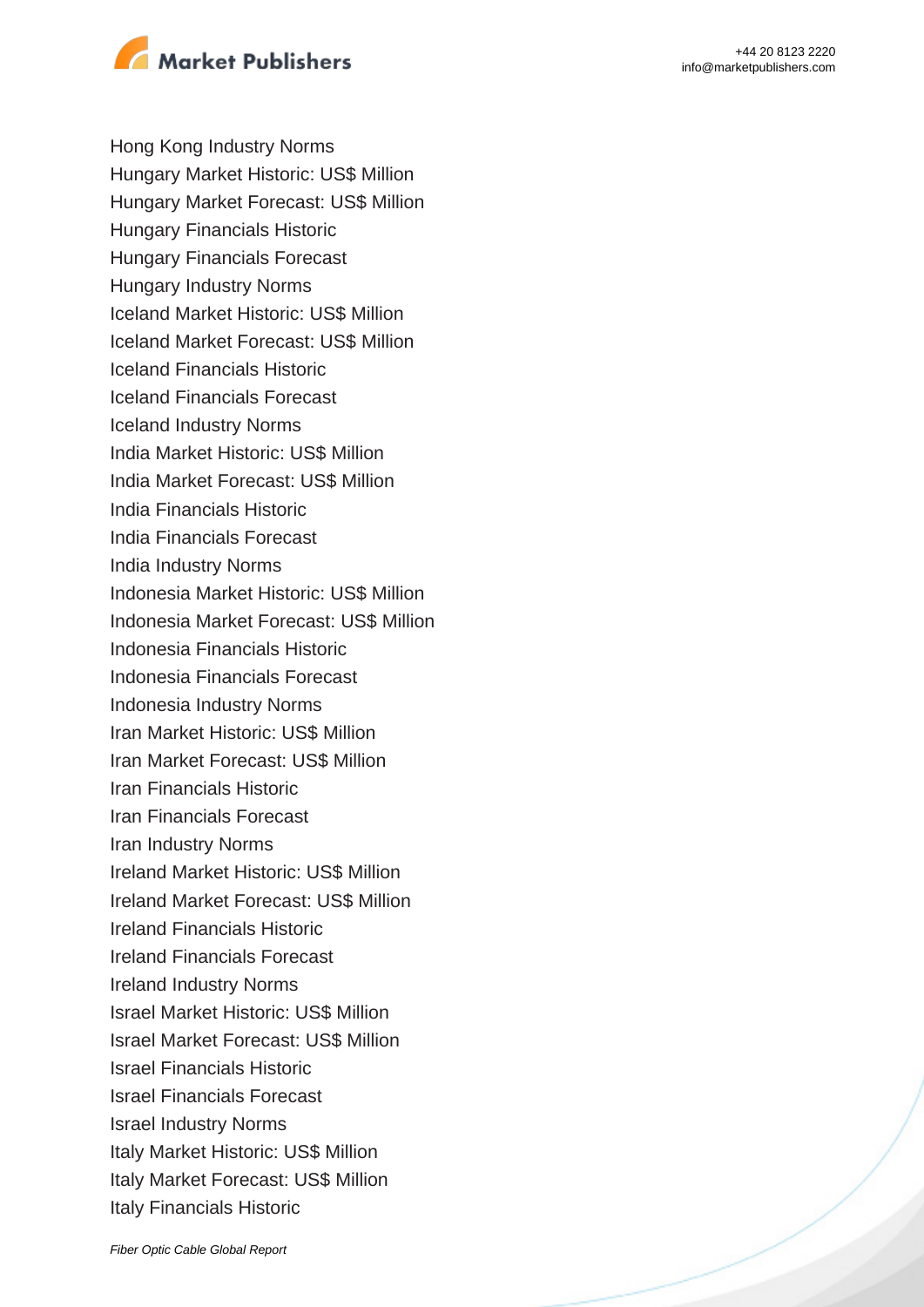

Italy Financials Forecast Italy Industry Norms Jamaica Market Historic: US\$ Million Jamaica Market Forecast: US\$ Million Jamaica Financials Historic Jamaica Financials Forecast Jamaica Industry Norms Japan Market Historic: US\$ Million Japan Market Forecast: US\$ Million Japan Financials Historic Japan Financials Forecast Japan Industry Norms Kazakhstan Market Historic: US\$ Million Kazakhstan Market Forecast: US\$ Million Kazakhstan Financials Historic Kazakhstan Financials Forecast Kazakhstan Industry Norms Kenya Market Historic: US\$ Million Kenya Market Forecast: US\$ Million Kenya Financials Historic Kenya Financials Forecast Kenya Industry Norms Kuwait Market Historic: US\$ Million Kuwait Market Forecast: US\$ Million Kuwait Financials Historic Kuwait Financials Forecast Kuwait Industry Norms Kyrgyzstan Market Historic: US\$ Million Kyrgyzstan Market Forecast: US\$ Million Kyrgyzstan Financials Historic Kyrgyzstan Financials Forecast Kyrgyzstan Industry Norms Laos Market Historic: US\$ Million Laos Market Forecast: US\$ Million Laos Financials Historic Laos Financials Forecast Laos Industry Norms Latvia Market Historic: US\$ Million Latvia Market Forecast: US\$ Million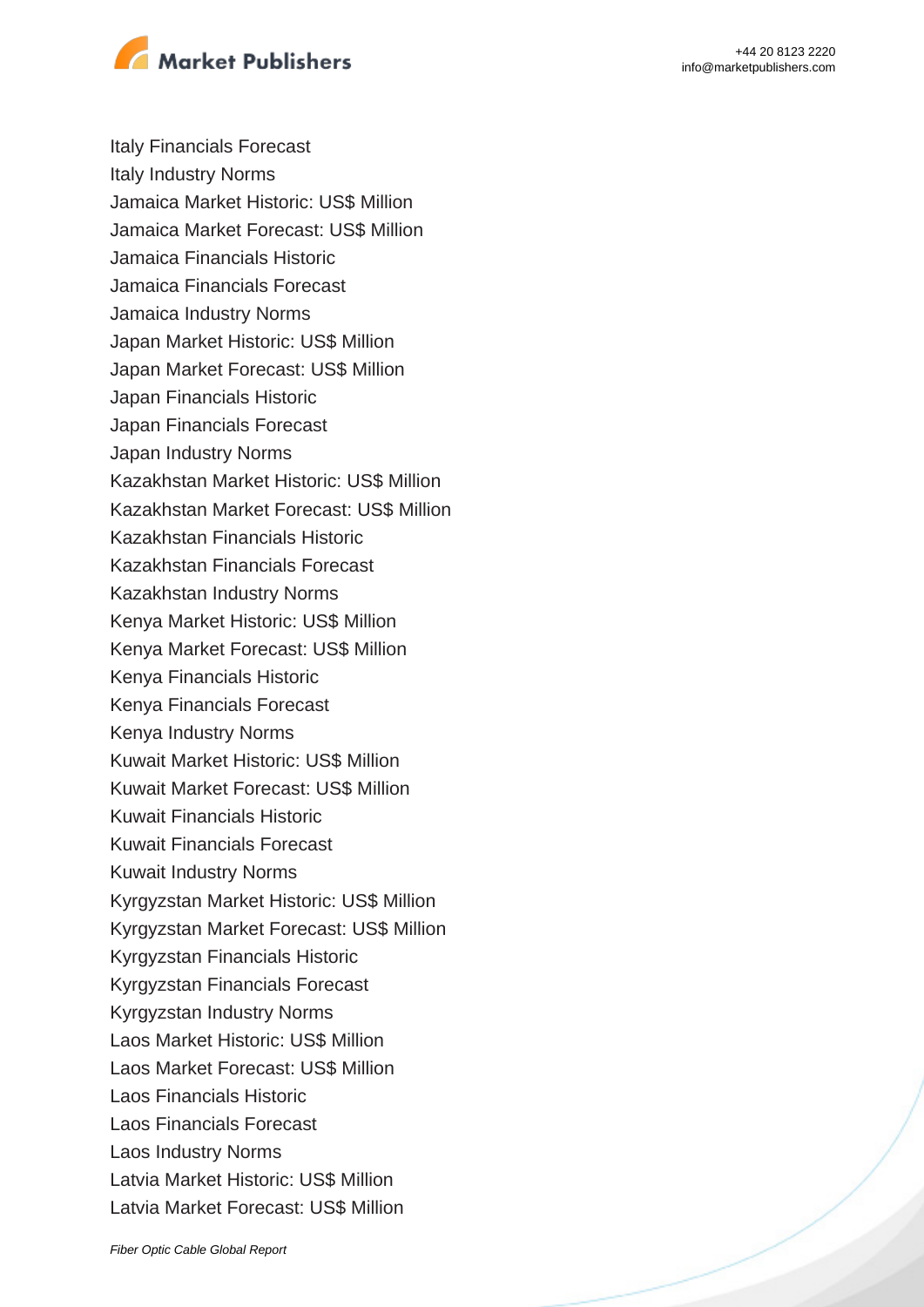



Latvia Financials Historic Latvia Financials Forecast Latvia Industry Norms Lebanon Market Historic: US\$ Million Lebanon Market Forecast: US\$ Million Lebanon Financials Historic Lebanon Financials Forecast Lebanon Industry Norms Lithuania Market Historic: US\$ Million Lithuania Market Forecast: US\$ Million Lithuania Financials Historic Lithuania Financials Forecast Lithuania Industry Norms Luxembourg Market Historic: US\$ Million Luxembourg Market Forecast: US\$ Million Luxembourg Financials Historic Luxembourg Financials Forecast Luxembourg Industry Norms Malawi Market Historic: US\$ Million Malawi Market Forecast: US\$ Million Malawi Financials Historic Malawi Financials Forecast Malawi Industry Norms Malaysia Market Historic: US\$ Million Malaysia Market Forecast: US\$ Million Malaysia Financials Historic Malaysia Financials Forecast Malaysia Industry Norms Mexico Market Historic: US\$ Million Mexico Market Forecast: US\$ Million Mexico Financials Historic Mexico Financials Forecast Mexico Industry Norms Morocco Market Historic: US\$ Million Morocco Market Forecast: US\$ Million Morocco Financials Historic Morocco Financials Forecast Morocco Industry Norms Netherlands Market Historic: US\$ Million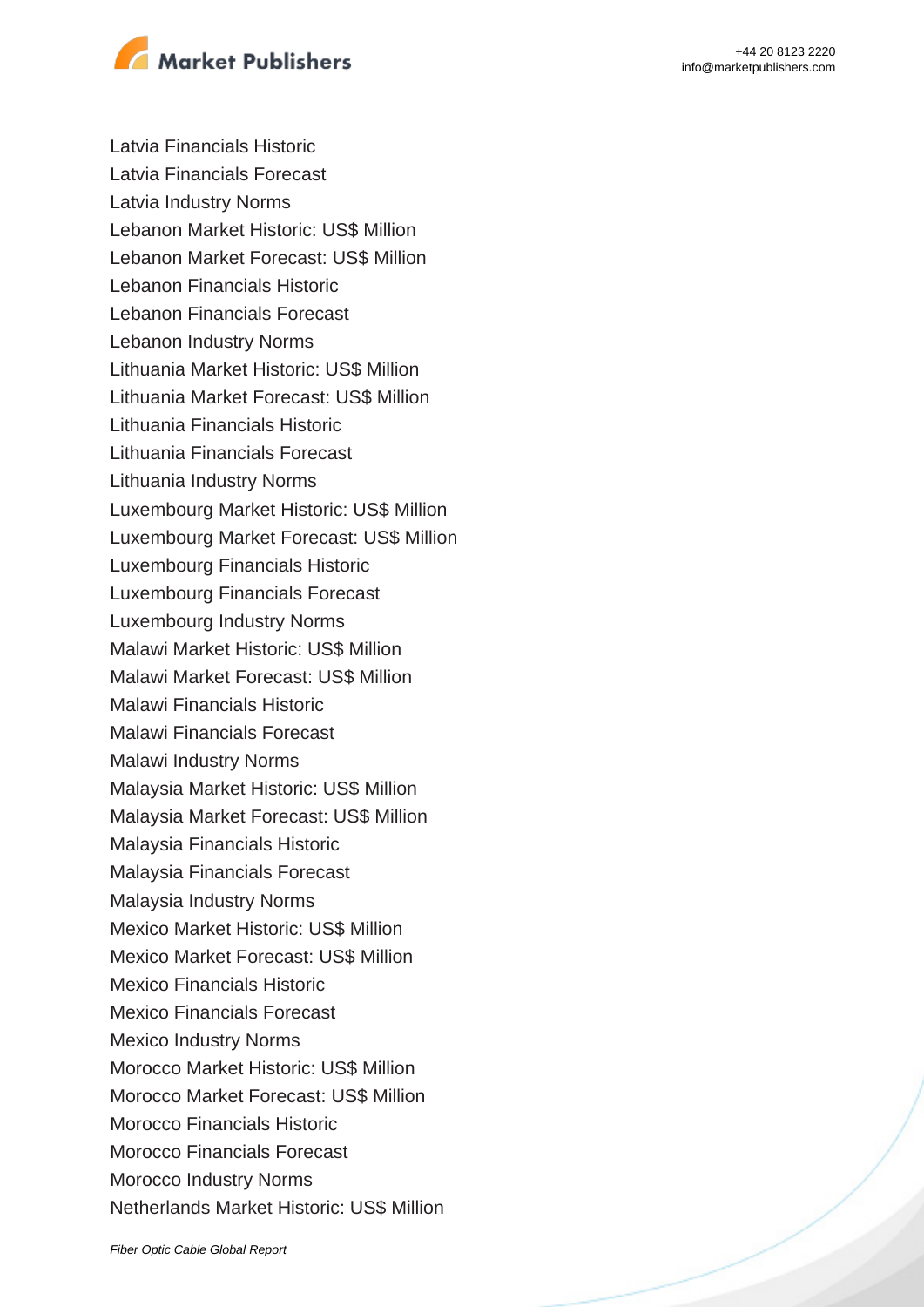

Netherlands Market Forecast: US\$ Million Netherlands Financials Historic Netherlands Financials Forecast Netherlands Industry Norms New Zealand Market Historic: US\$ Million New Zealand Market Forecast: US\$ Million New Zealand Financials Historic New Zealand Financials Forecast New Zealand Industry Norms Nicaragua Market Historic: US\$ Million Nicaragua Market Forecast: US\$ Million Nicaragua Financials Historic Nicaragua Financials Forecast Nicaragua Industry Norms Nigeria Market Historic: US\$ Million Nigeria Market Forecast: US\$ Million Nigeria Financials Historic Nigeria Financials Forecast Nigeria Industry Norms Norway Market Historic: US\$ Million Norway Market Forecast: US\$ Million Norway Financials Historic Norway Financials Forecast Norway Industry Norms Pakistan Market Historic: US\$ Million Pakistan Market Forecast: US\$ Million Pakistan Financials Historic Pakistan Financials Forecast Pakistan Industry Norms Panama Market Historic: US\$ Million Panama Market Forecast: US\$ Million Panama Financials Historic Panama Financials Forecast Panama Industry Norms Paraguay Market Historic: US\$ Million Paraguay Market Forecast: US\$ Million Paraguay Financials Historic Paraguay Financials Forecast Paraguay Industry Norms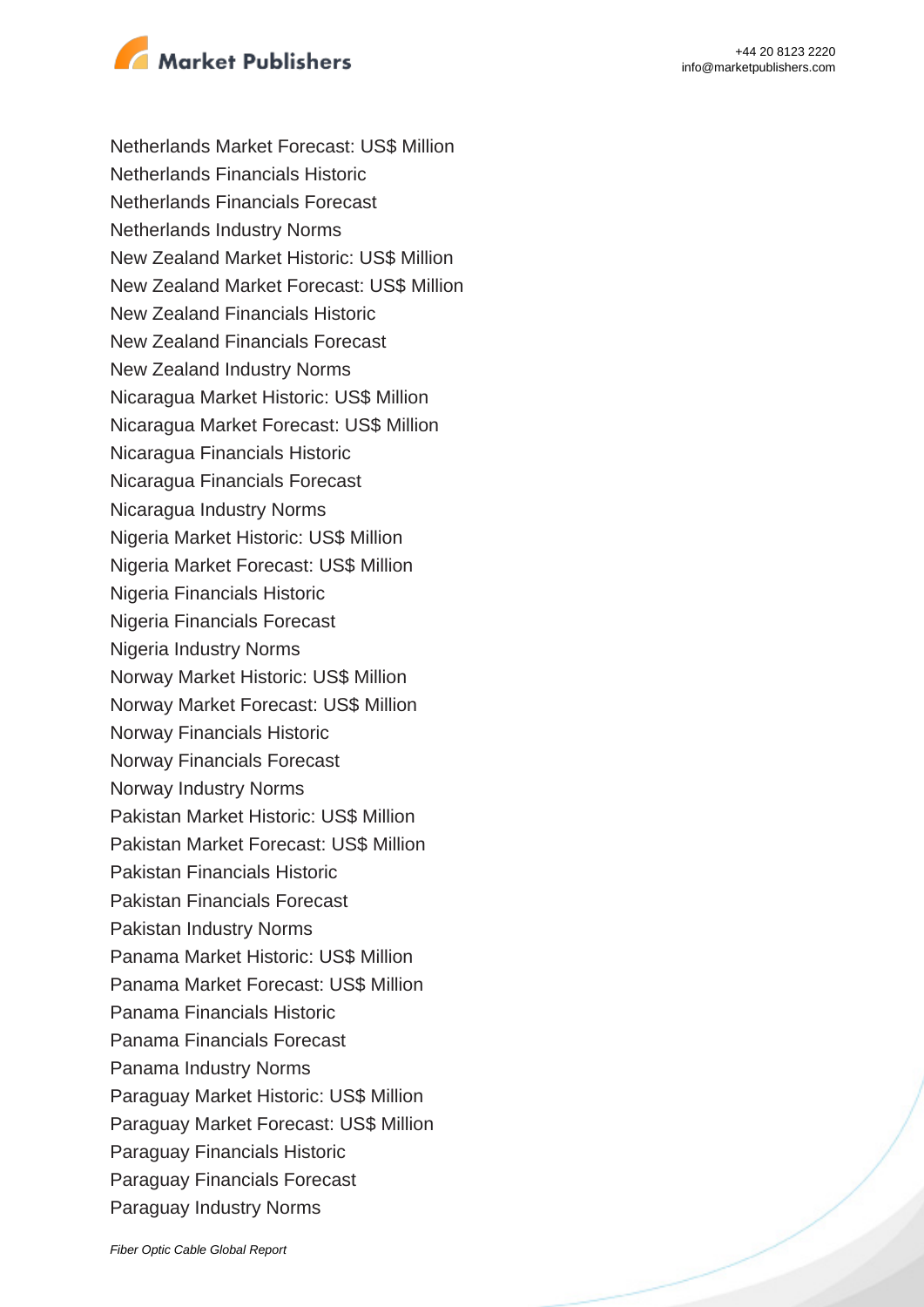

Peru Market Historic: US\$ Million Peru Market Forecast: US\$ Million Peru Financials Historic Peru Financials Forecast Peru Industry Norms Philippines Market Historic: US\$ Million Philippines Market Forecast: US\$ Million Philippines Financials Historic Philippines Financials Forecast Philippines Industry Norms Poland Market Historic: US\$ Million Poland Market Forecast: US\$ Million Poland Financials Historic Poland Financials Forecast Poland Industry Norms Portugal Market Historic: US\$ Million Portugal Market Forecast: US\$ Million Portugal Financials Historic Portugal Financials Forecast Portugal Industry Norms Romania Market Historic: US\$ Million Romania Market Forecast: US\$ Million Romania Financials Historic Romania Financials Forecast Romania Industry Norms Russia Market Historic: US\$ Million Russia Market Forecast: US\$ Million Russia Financials Historic Russia Financials Forecast Russia Industry Norms Saudi Arabia Market Historic: US\$ Million Saudi Arabia Market Forecast: US\$ Million Saudi Arabia Financials Historic Saudi Arabia Financials Forecast Saudi Arabia Industry Norms Serbia and Montenegro Market Historic: US\$ Million Serbia and Montenegro Market Forecast: US\$ Million Serbia and Montenegro Financials Historic Serbia and Montenegro Financials Forecast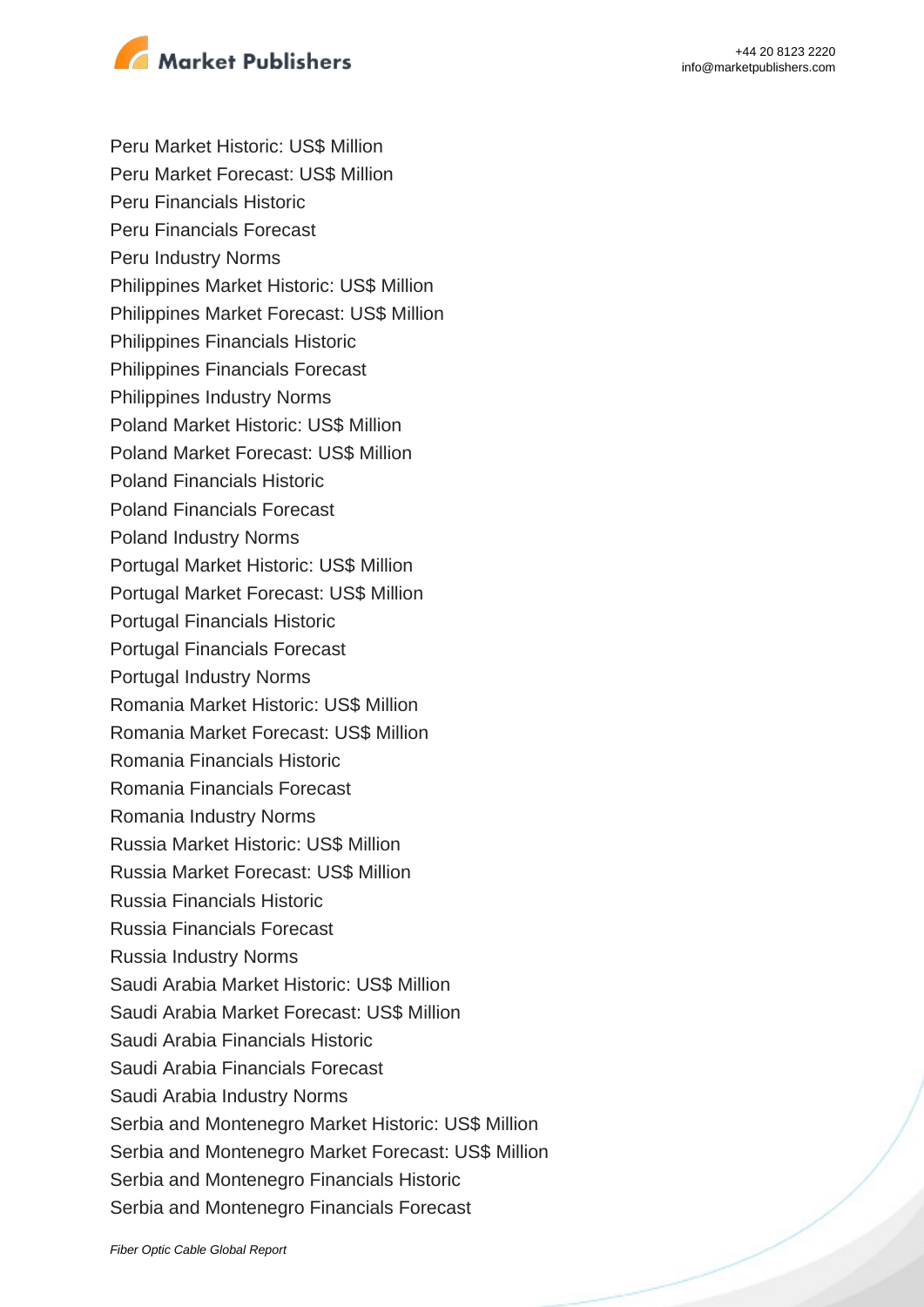

Serbia and Montenegro Industry Norms Singapore Market Historic: US\$ Million Singapore Market Forecast: US\$ Million Singapore Financials Historic Singapore Financials Forecast Singapore Industry Norms Slovakia Market Historic: US\$ Million Slovakia Market Forecast: US\$ Million Slovakia Financials Historic Slovakia Financials Forecast Slovakia Industry Norms Slovenia Market Historic: US\$ Million Slovenia Market Forecast: US\$ Million Slovenia Financials Historic Slovenia Financials Forecast Slovenia Industry Norms South Africa Market Historic: US\$ Million South Africa Market Forecast: US\$ Million South Africa Financials Historic South Africa Financials Forecast South Africa Industry Norms South Korea Market Historic: US\$ Million South Korea Market Forecast: US\$ Million South Korea Financials Historic South Korea Financials Forecast South Korea Industry Norms Spain Market Historic: US\$ Million Spain Market Forecast: US\$ Million Spain Financials Historic Spain Financials Forecast Spain Industry Norms Sri Lanka Market Historic: US\$ Million Sri Lanka Market Forecast: US\$ Million Sri Lanka Financials Historic Sri Lanka Financials Forecast Sri Lanka Industry Norms Suriname Market Historic: US\$ Million Suriname Market Forecast: US\$ Million Suriname Financials Historic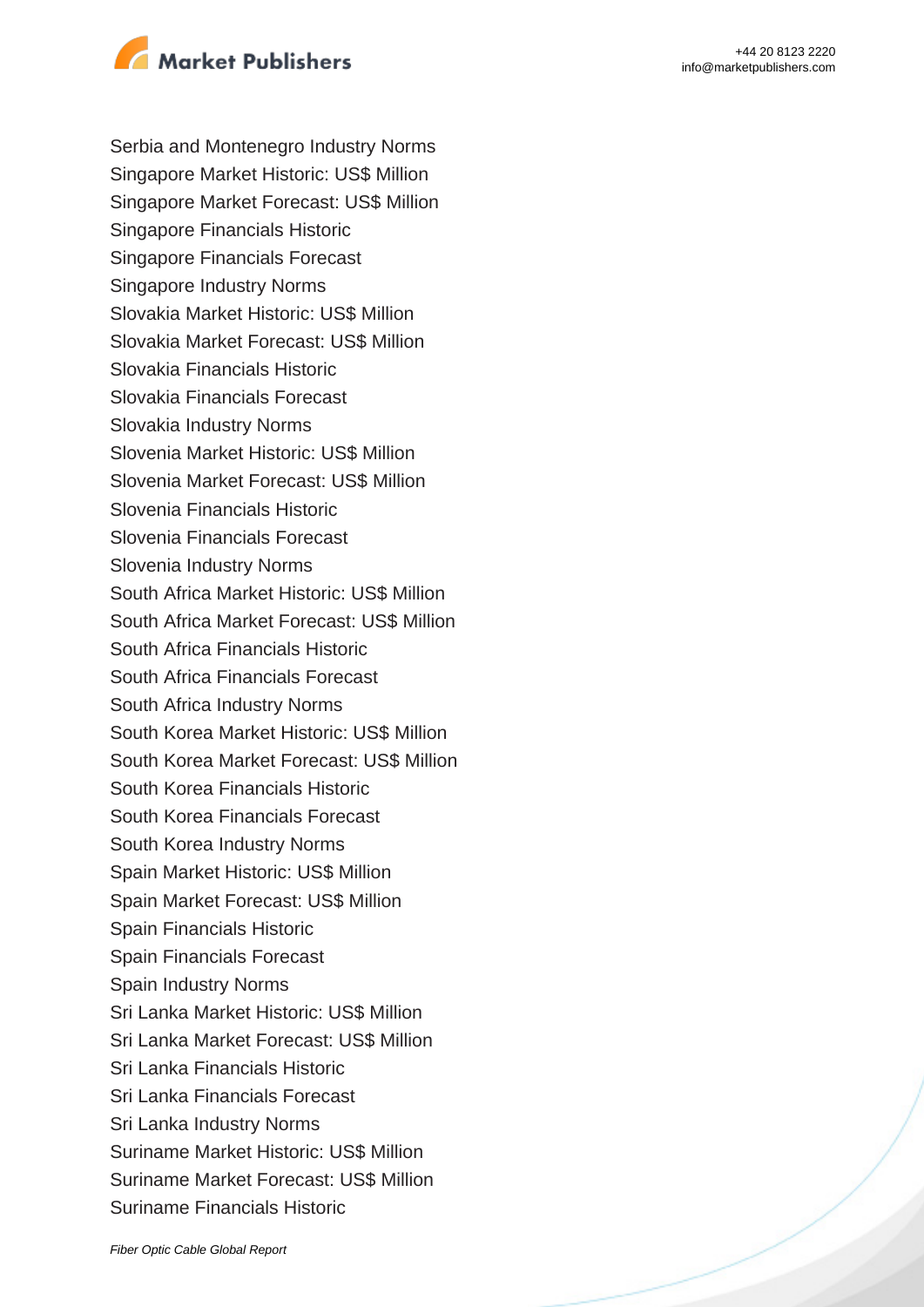



Suriname Financials Forecast Suriname Industry Norms Sweden Market Historic: US\$ Million Sweden Market Forecast: US\$ Million Sweden Financials Historic Sweden Financials Forecast Sweden Industry Norms Switzerland Market Historic: US\$ Million Switzerland Market Forecast: US\$ Million Switzerland Financials Historic Switzerland Financials Forecast Switzerland Industry Norms Taiwan Market Historic: US\$ Million Taiwan Market Forecast: US\$ Million Taiwan Financials Historic Taiwan Financials Forecast Taiwan Industry Norms Tanzania Market Historic: US\$ Million Tanzania Market Forecast: US\$ Million Tanzania Financials Historic Tanzania Financials Forecast Tanzania Industry Norms Thailand Market Historic: US\$ Million Thailand Market Forecast: US\$ Million Thailand Financials Historic Thailand Financials Forecast Thailand Industry Norms Tunisia Market Historic: US\$ Million Tunisia Market Forecast: US\$ Million Tunisia Financials Historic Tunisia Financials Forecast Tunisia Industry Norms Turkey Market Historic: US\$ Million Turkey Market Forecast: US\$ Million Turkey Financials Historic Turkey Financials Forecast Turkey Industry Norms Uganda Market Historic: US\$ Million Uganda Market Forecast: US\$ Million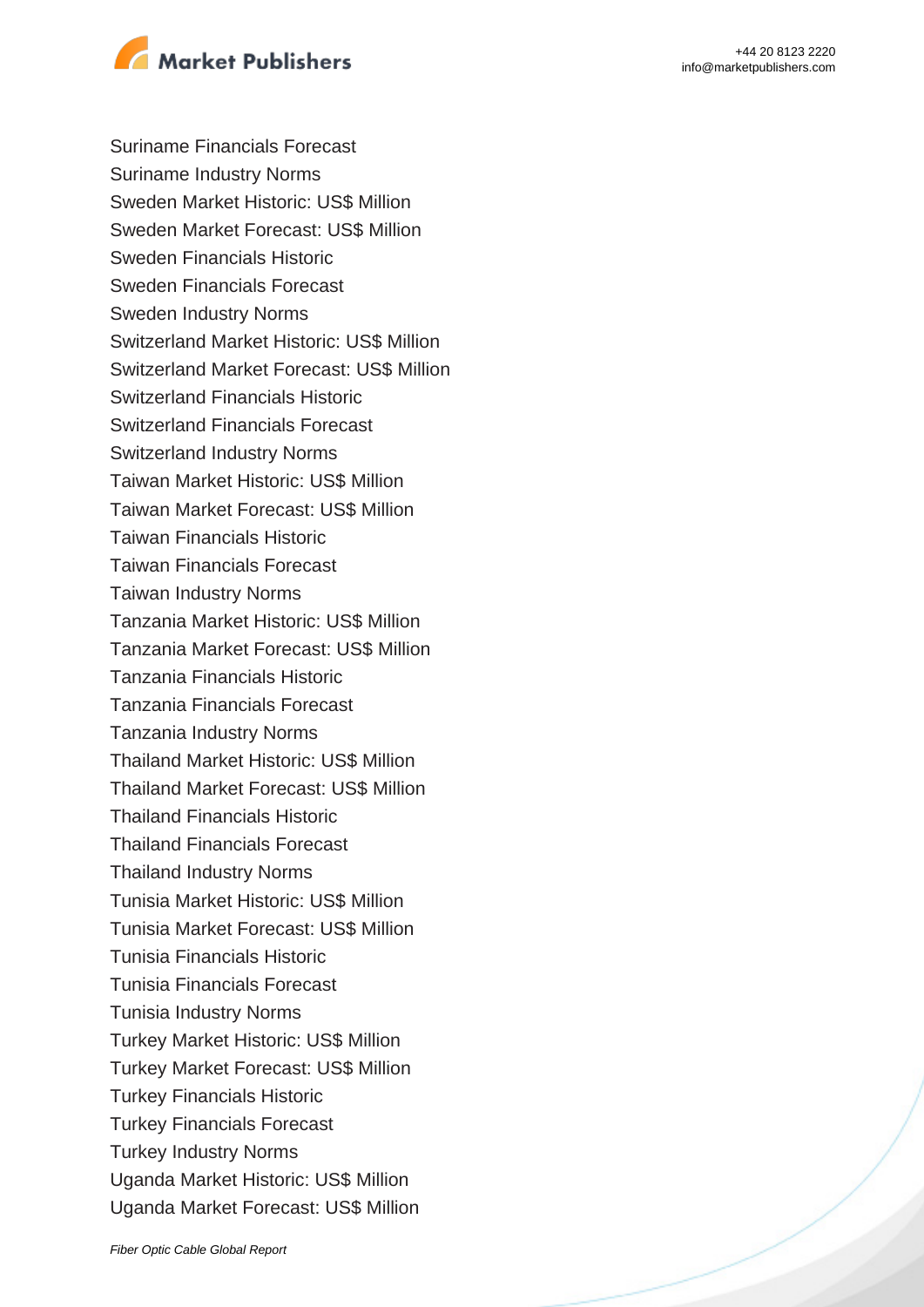

Uganda Financials Historic Uganda Financials Forecast Uganda Industry Norms Ukraine Market Historic: US\$ Million Ukraine Market Forecast: US\$ Million Ukraine Financials Historic Ukraine Financials Forecast Ukraine Industry Norms United Arab Emirates Market Historic: US\$ Million United Arab Emirates Market Forecast: US\$ Million United Arab Emirates Financials Historic United Arab Emirates Financials Forecast United Arab Emirates Industry Norms United Kingdom Market Historic: US\$ Million United Kingdom Market Forecast: US\$ Million United Kingdom Financials Historic United Kingdom Financials Forecast United Kingdom Industry Norms United States Market Historic: US\$ Million United States Market Forecast: US\$ Million United States Financials Historic United States Financials Forecast United States Industry Norms Uruguay Market Historic: US\$ Million Uruguay Market Forecast: US\$ Million Uruguay Financials Historic Uruguay Financials Forecast Uruguay Industry Norms Uzbekistan Market Historic: US\$ Million Uzbekistan Market Forecast: US\$ Million Uzbekistan Financials Historic Uzbekistan Financials Forecast Uzbekistan Industry Norms Venezuela Market Historic: US\$ Million Venezuela Market Forecast: US\$ Million Venezuela Financials Historic Venezuela Financials Forecast Venezuela Industry Norms Vietnam Market Historic: US\$ Million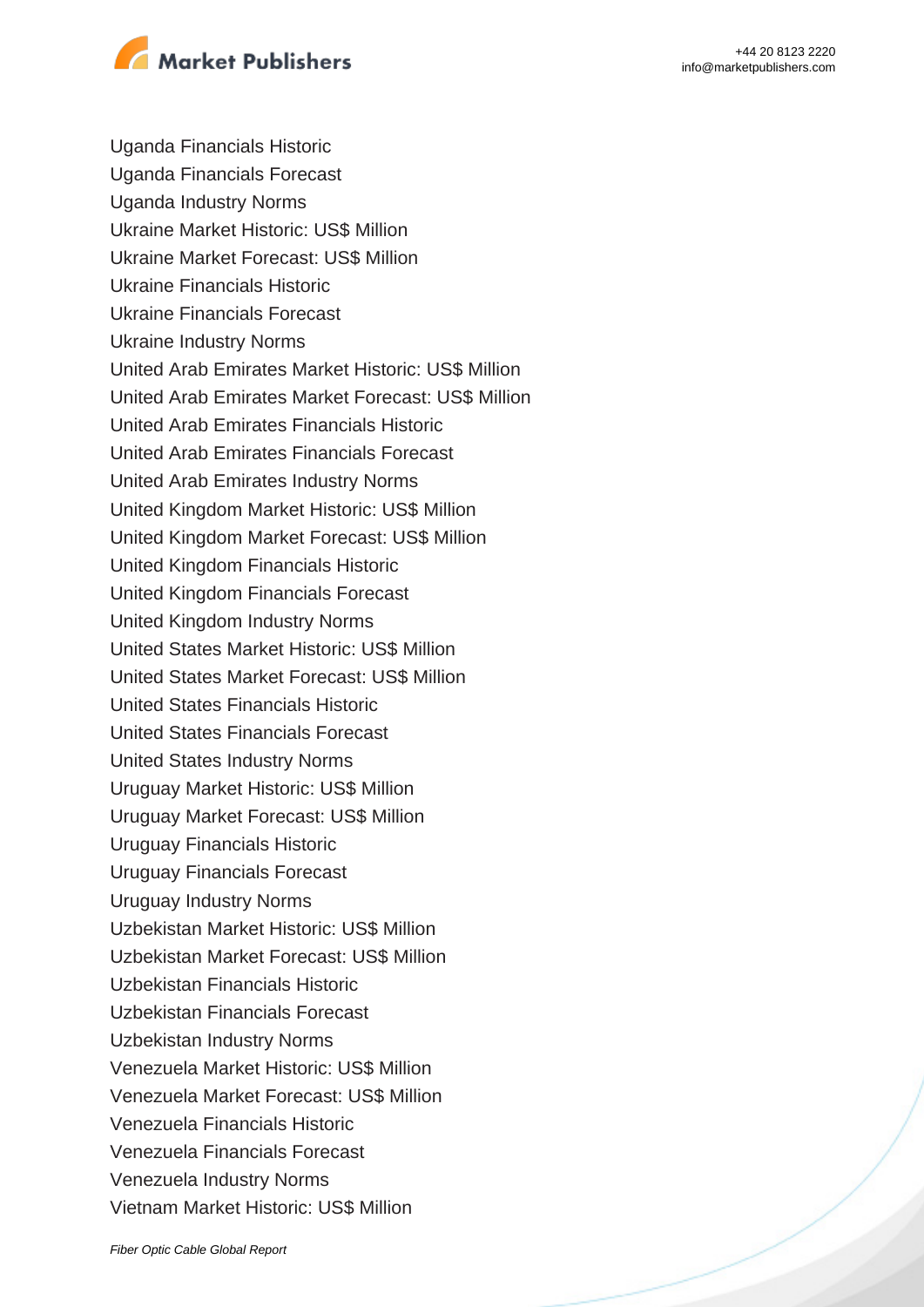



Vietnam Market Forecast: US\$ Million Vietnam Financials Historic Vietnam Financials Forecast Vietnam Industry Norms Zambia Market Historic: US\$ Million Zambia Market Forecast: US\$ Million Zambia Financials Historic Zambia Financials Forecast Zambia Industry Norms

Market Notes & Definitions Financial Notes & Definitions Industry Norms Definitions

To upgrade to the full Database Edition you can use the coupon to order the upgrade edition you need at a reduced cost.

Methodology Database Editions Editions available Markets & Products Products covered Geographic Coverage Financial data General Contents Database Edition Market Research Contents Databases & Structures Spreadsheets **Chapters Countries Deliverables Toolkits** Proprietary Software package compatibility Resource Web The Entry Level product

Real Time Support

Research & Survey Methodology Analysis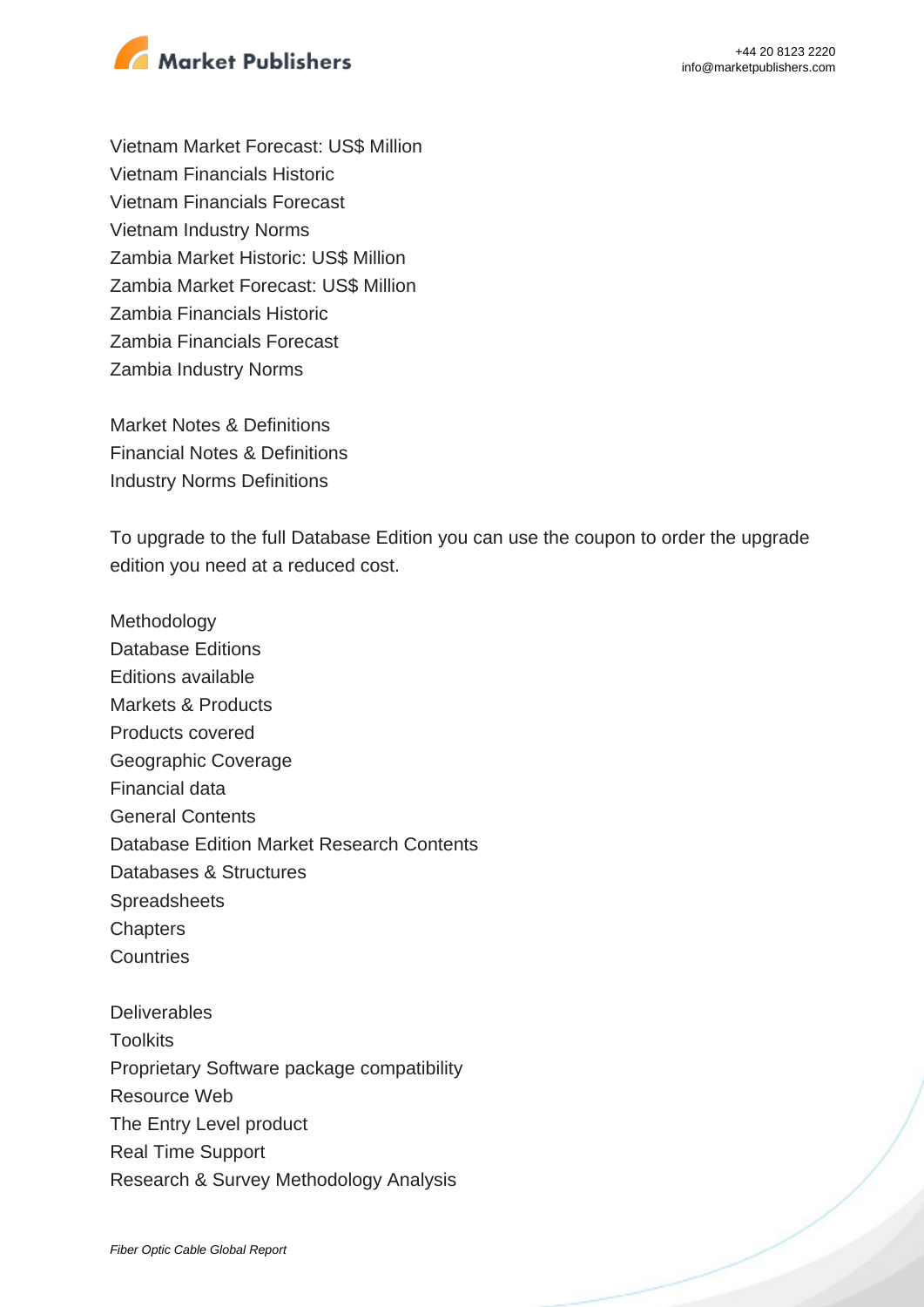

- Appendix 1: Regional Report country coverage
- Appendix 2: About the After-Sales Service
- How to order After-Sales Services

Modular Research

- 1. Market Research
- 2. Distribution Channels & End Users Data
- 3. Survey Data
- 4. Corporate Data
- 5. Additional Data

Database Products supported by the After-Sales Service

About DataGroup